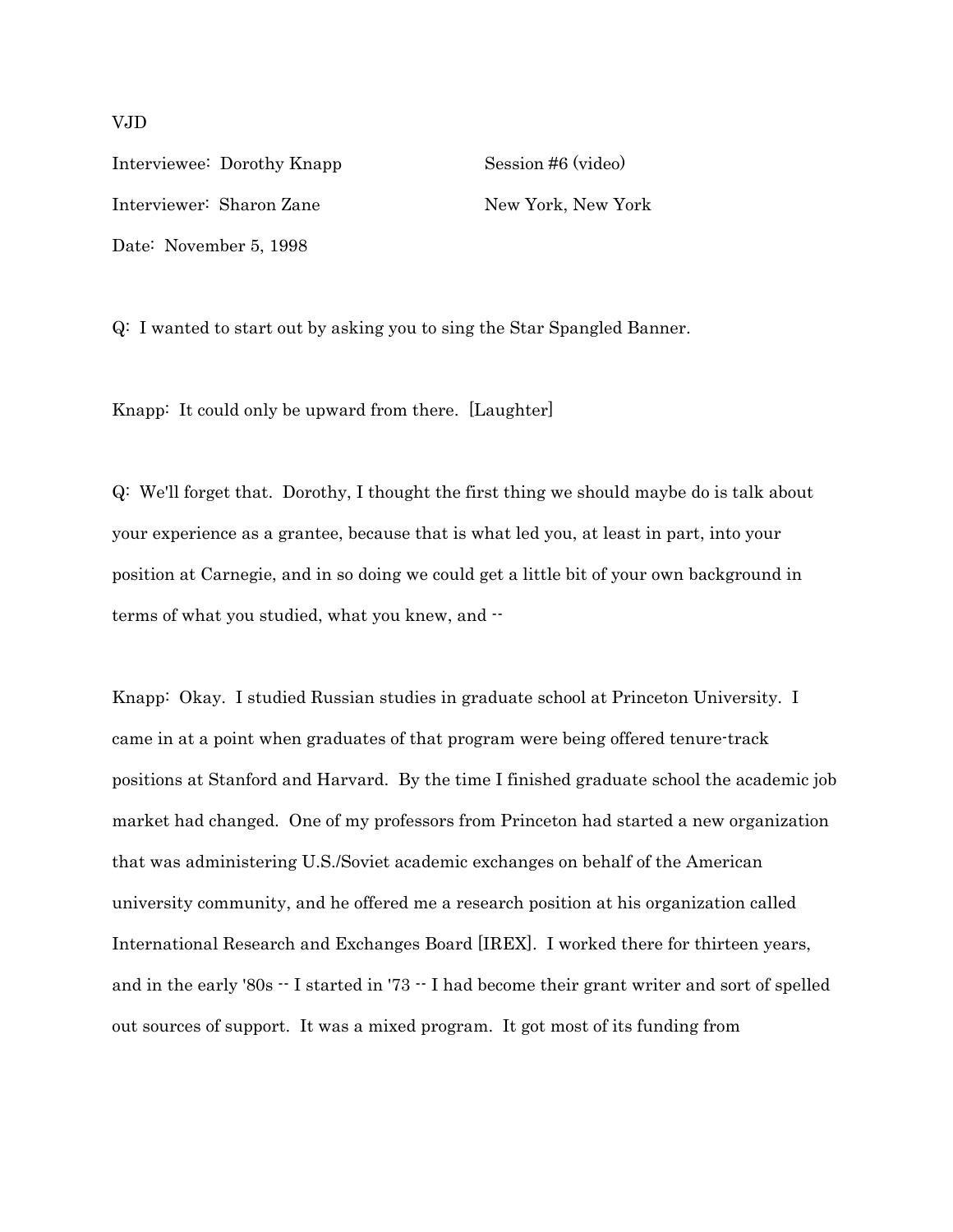the United States Information Agency, but it did need core support from foundations; it had been established by the Ford Foundation as this inner-university mechanism. But we had received diminished Ford support, so we were aggressively looking for other foundations, and I saw this blurb in the newspaper about a new president of Carnegie Corporation. It said he was going to be working on questions of avoiding nuclear war, and I knew that we had, perhaps, a chance of making an impression with him, and his name was David Hamburg. So I ran excitedly into my boss and said, "Let's try to get him to come to some of our meetings." He did eventually come to some of the meetings we had held, and then he got interested. He was in the process of what he called "intellectual mapping" of a new area of grant making for the foundation, and at the time I didn't realize it  $\cdot$ -It was actually quite a controversial one for the board, so he was giving it a lot of his personal attention. He soon -- after we approached him and he got to know us -- he sent his program staff to talk to us, and we began negotiating seriously and got a major grant from them. Our programs officer was Fritz Mosher, and he was assisted at that time by a very junior graduate student from Columbia named Deana Arsenian. Deana's still at the corporation today, and Fritz is retiring today. So that was the way I got to know Carnegie Corporation and they got to know me personally, in addition to Fritz's being a program officer, and I was really trading drafts of grant proposals with him, so he was giving me feedback. I was going back to the organization revising and putting together a proposal that they could accept. In addition, the corporate secretary was Sara Engelhardt, whom I had known from undergraduate days at college and who was the sister of a very good friend of mine. So that's how I became known at the corporation. I needed a job. At the time they were looking for an assistant for Sara, and David Hamburg wanted someone with grant-making experience, with grantreceiving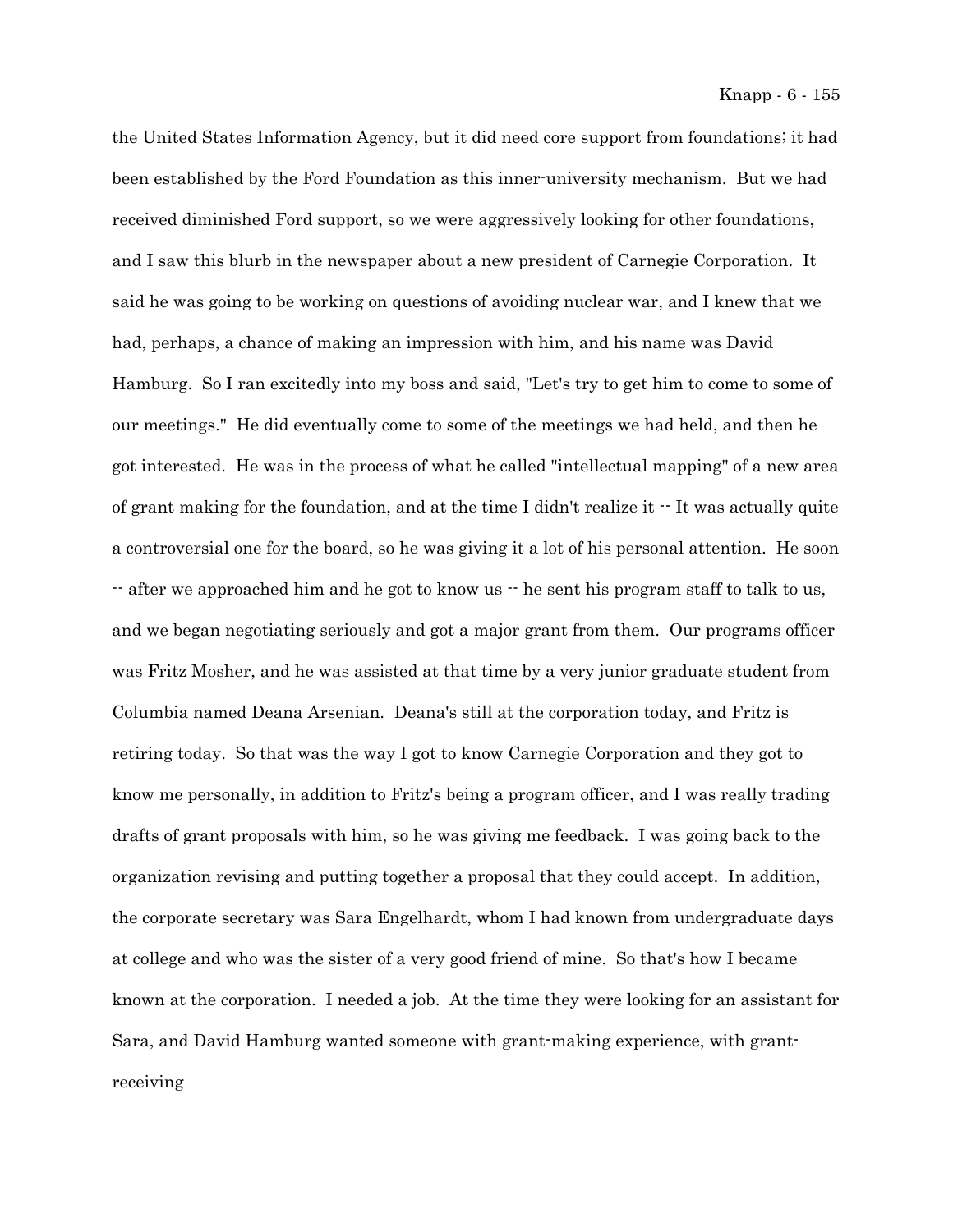experience, because he felt there was this sort of inbred separation and, in time, perhaps, arrogance, if you're not really in touch with what it's like to be out there scrambling for funds in the non-profit world. So I had the right background and the right connections at the right time. So that's how I landed at the corporation.

Q: And landed at the corporation as an assistant?

Knapp: As assistant corporate secretary to Sara Engelhardt who had been corporate secretary for a number of years, had no indication she was going to be anything but a corporate secretary and I'd be her assistant, for a while at least, and thought, "Oh, I'd better slow down and get used to this slower, more deliberative pace," because the place I'd been was very fast-paced and quick and dirty, and the corporation is deliberative and perfectionist, it was at the time. Very high standards, especially in the secretary's office, and after I'd been there about six months, Sara announced she was leaving to take her current position at the Foundation Center, so I sort of, "Oh, my goodness, what is happening here?" But they were still in the final stages of the transition from Pifer to Hamburg.

Q: At that late date?

Knapp: At that late date.

Q: Right. So we can come back to that, but the secretary's office at that time, and the position of secretary of the corporation  $-$  What were the boundaries at that point?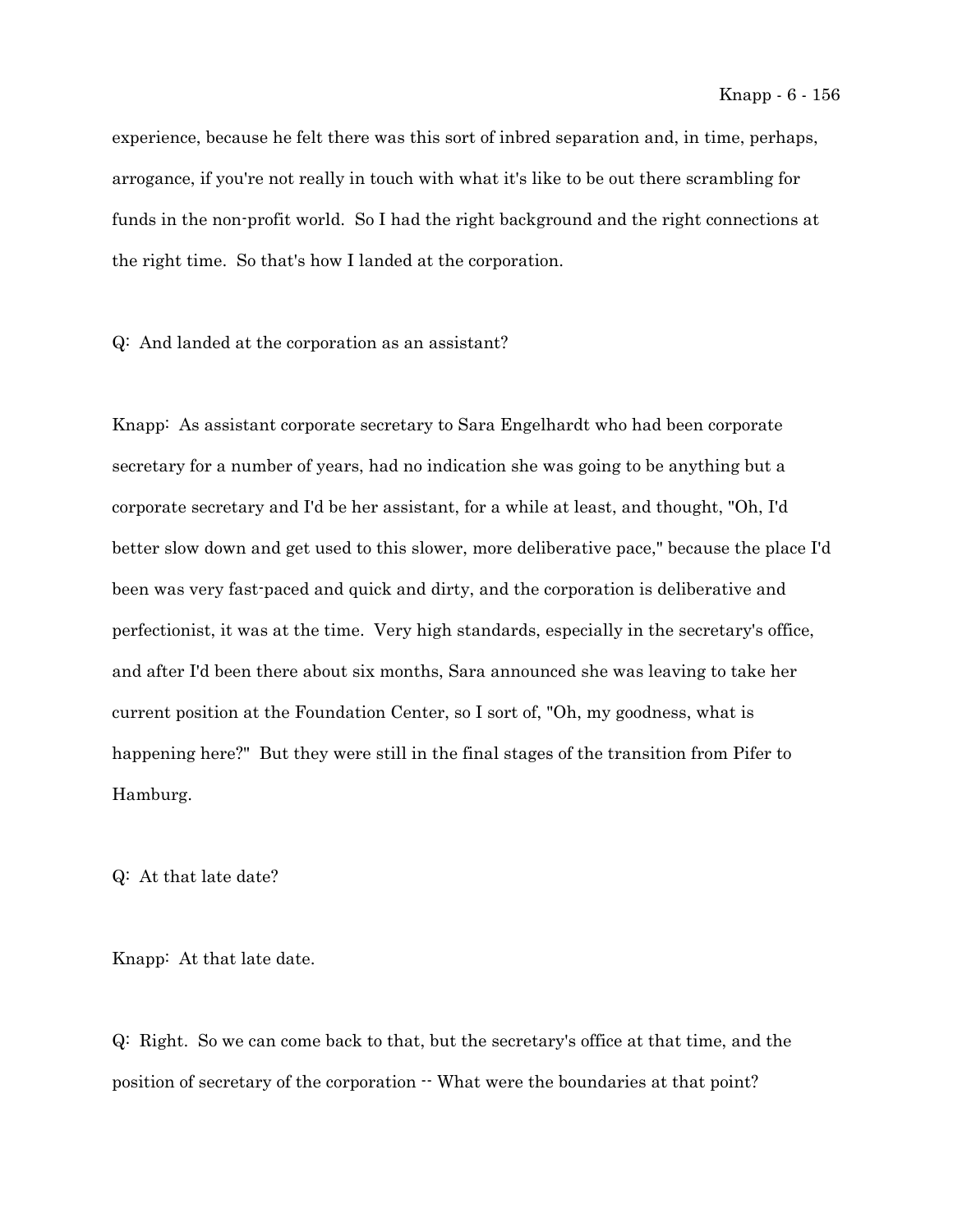Knapp: Okay. Sara, at that point, was overwhelmed by the number and breadth of responsibilities that she had. She was in charge of being the secretary to the board and doing all the work related to handling board meetings, the logistics of board meetings. At that time there were five meetings a year, I think. They had just gone down from six to five. She was also responsible for the files and the archives. She was responsible for what library services there were, or staff she supervised. She was handling all the proposals that came in, tracking them, logging them in, responding to everyone who requested funds, whether or not they were even a potential grantee. She was really in charge of the corporate correspondence. She had program duties, too. She was running the grantmaking program on women, education of women in higher education, in science in particular, so she really had diverse responsibilities. At that point she was assisted by an administrative assistant, Dee Holder, who is currently on staff as Personnel Manager and Director of Administrative Services, but at that time Dee was half-time assistant secretary. So there wasn't a lot of assistance, and the number of grants they were beginning to handle, because the endowment was going up astronomically  $\cdot$  They were beginning to process many more grants in a board meeting, and there was a lot more paper. They were sort of drowning in paper.

The grant letters took two weeks of temps typing to type them, to get them out the door. The mechanism for responding to requests for funds was breaking down under the sheer volume of material to be handled, and Sara was sort of crying, "Help!" I think the grantmaking staff was feeling similarly stressed. So they were really dealing with the need to increase the efficiency of their systems, and to cope with being a bigger foundation than they had been in recent years.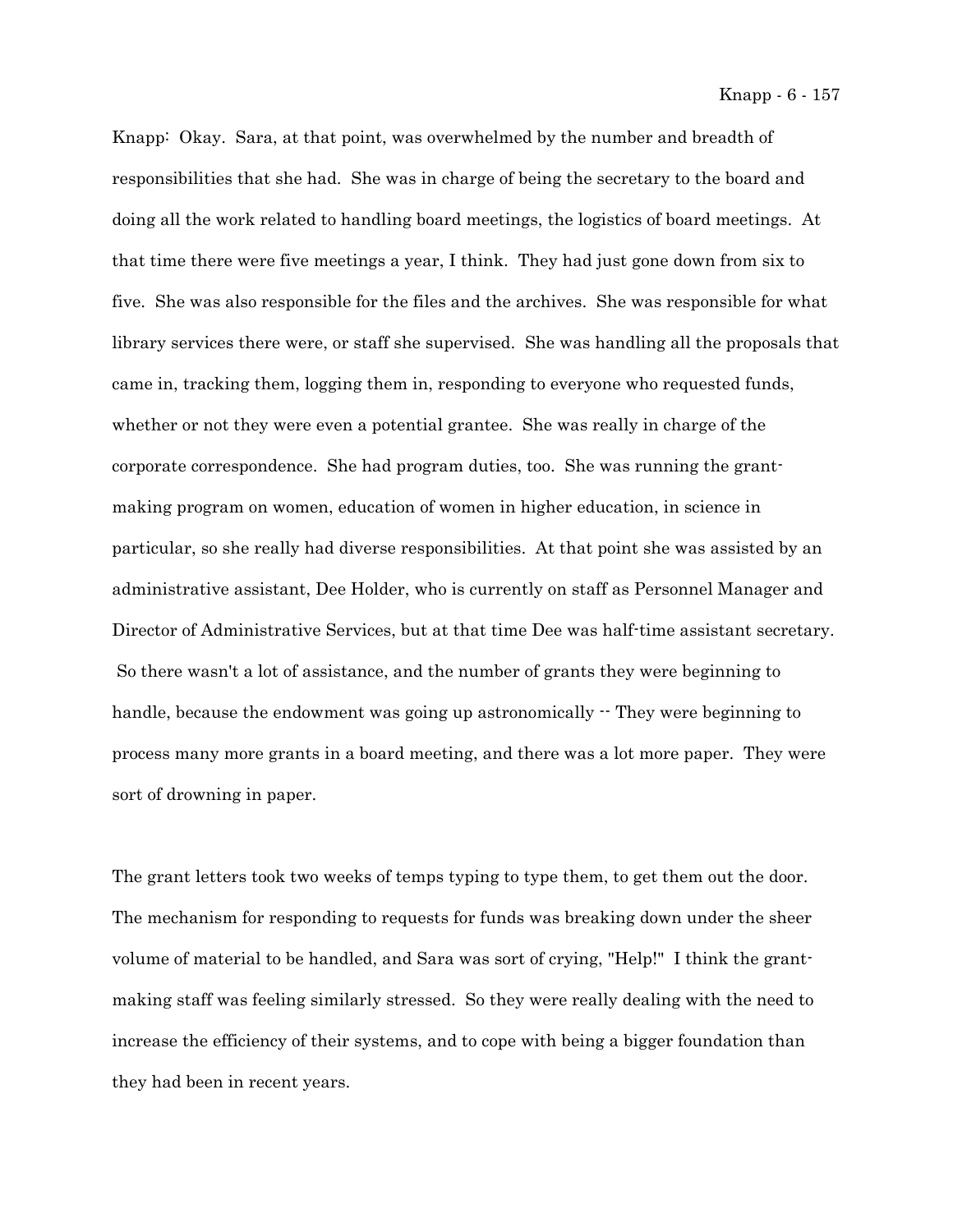Q: So these were some of the things you were facing. What about having program, actual program, on duties lodged in that office? How did that evolve?

Knapp: That had been a long-time tradition. I think, in reality, from the days of the small staff, when everyone made grants, including the treasurer, it was just part of the duties that everyone did, but they were becoming more specialized, and I think it's fair to say that Sara would have found it hard to initiate a grant-making program. It was easier to try to maintain something she had started in less stressful days. But when I became corporate secretary, it was clear there was just not enough time to do grant making as such. Although, because I had experience and background in one of the programs, I did contribute in a more passive way. I sat in on meetings and contributed, but I wasn't outside, looking at grants and making trips like Sara had been, in her field. And over time, as the volume continued to grow, I did not even have that role. So it became a full-time administrative job, which it had never been until that point.

Q: And your expertise is as a Soviet scholar, or whatever, that --

Knapp: That wasn't used in a hands-on way at the corporation anymore, although the general background in the field was obviously helpful, as I was editing and writing board materials and working with Avery Russell on how you present materials. And the general experience in a non-profit was extremely helpful because it gave me the context within which the corporation was doing its work, at least in one program, in some depth. But the administrative burden became overwhelming. When Sara hired me it took her a while, I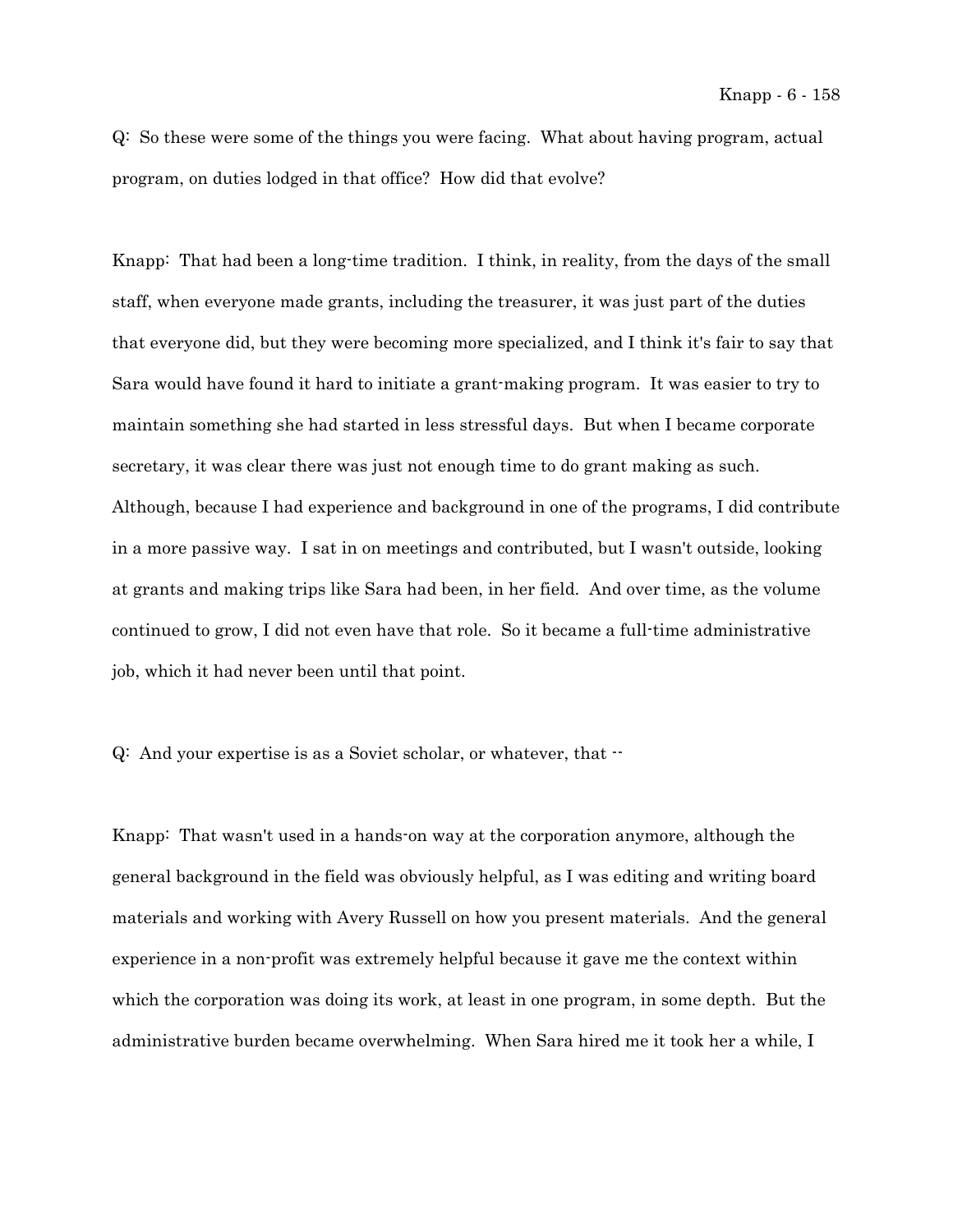think that to make the argument she needed a full-time assistant, so I think the needs were not easily perceived outside. You really had to be in the department and understand the range of what they were doing, and know exactly how overwhelming it was. You just get a lot of phone calls, people calling all the time, asking for materials and for money, and this was the first winnowing of those calls, the first screening, to make sure the program staff wasn't inundated. Some foundations have two and three people who do nothing but route first-class correspondence, and at that point the corporation had a third of a person who was doing that type of thing. Then the files and, at that point, the archives, were sort of overwhelmed with paper, and it was hard for staff to have confidence in the filing system that the corporation had invested a lot of time and thought in over the years, and had a very good paper management system. It was hard for program staff to get what they needed, and they were totally lost when it came to any sort of primitive, at that time, online searches, but there were ways to get information more quickly through electronic means, and that wasn't being tapped at all at the time I came. So there was sort of a backlog of things that needed to be done, to make the secretary's office more efficient and cope with the increasing volume. When I came we were making twenty-five grants at a board meeting, in a really busy board meeting, and that was stressful. At our high point we were making sixty-five. So, although the numbers of staff went up, the volume went up far more than the number of staff that were hired to cope with that over the years.

Q: Well, one of the big things you undertook was to get the place computerized and maybe you could just talk about that, because the way things were being done -- the catalogue and paper and stuff was pretty amazing.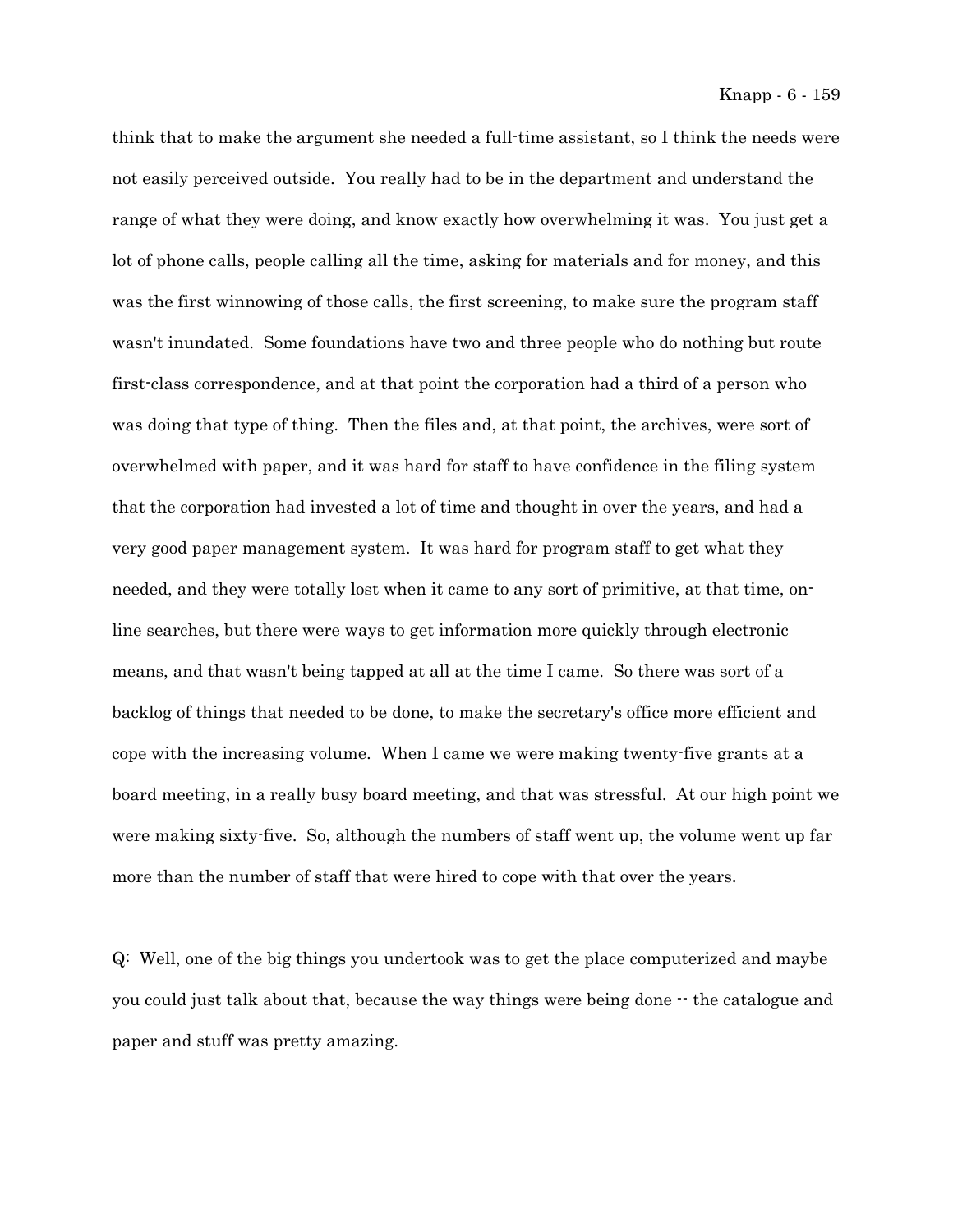Knapp: Yes. When I came  $\cdot$  Well, first let me explain my at previous job, International Resources & Exchanges Board, we were exchanging scholars and managing a lot of information on paper systems, and we knew that computers that were coming in could revolutionize that kind of work and make things much more efficient. It was a pretty obvious application of computers to the type of work we were doing. I had been following that development for quite a while, and it was only toward the end of my stay at IREX in the early '80s that Wang computer systems were beginning to develop computers that were affordable for non-profits. So we had started with just a PC or two. But then when Wang came out with a mainframe that was affordable, we really switched to computers, and although it wasn't a computer at every work station and was, in retrospect, rather primitive -- Even IREX was able to afford a room where people could go and do the kinds of record keeping and work where you could see enormous gains in productivity very rapidly. And I had a laptop and I was working on IREX business coming and going on the train; I had one of the first laptops, so I knew you could get a lot of benefit from relatively modest investments in computer equipment. When I came to the corporation, which was so much better funded than IREX had ever been and could really afford anything that it wanted, I found a place that was really not using computers at all except in the treasurer's office. They had a stand-alone computer system in handling the accounting, but there was no comprehensive framework for developing information, electronic information systems, in the foundation. Some interest in it and the history of sort of an aborted attempt to put in a mainframe but it wasn't well designed; it wasn't what the corporation needed, and it was enormously expensive, from my perspective, although, not so expensive in absolute terms.

But they had decided that was not working and not to invest in that anymore, so I came in at a point when the treasurer's office was changing and the new occupant was not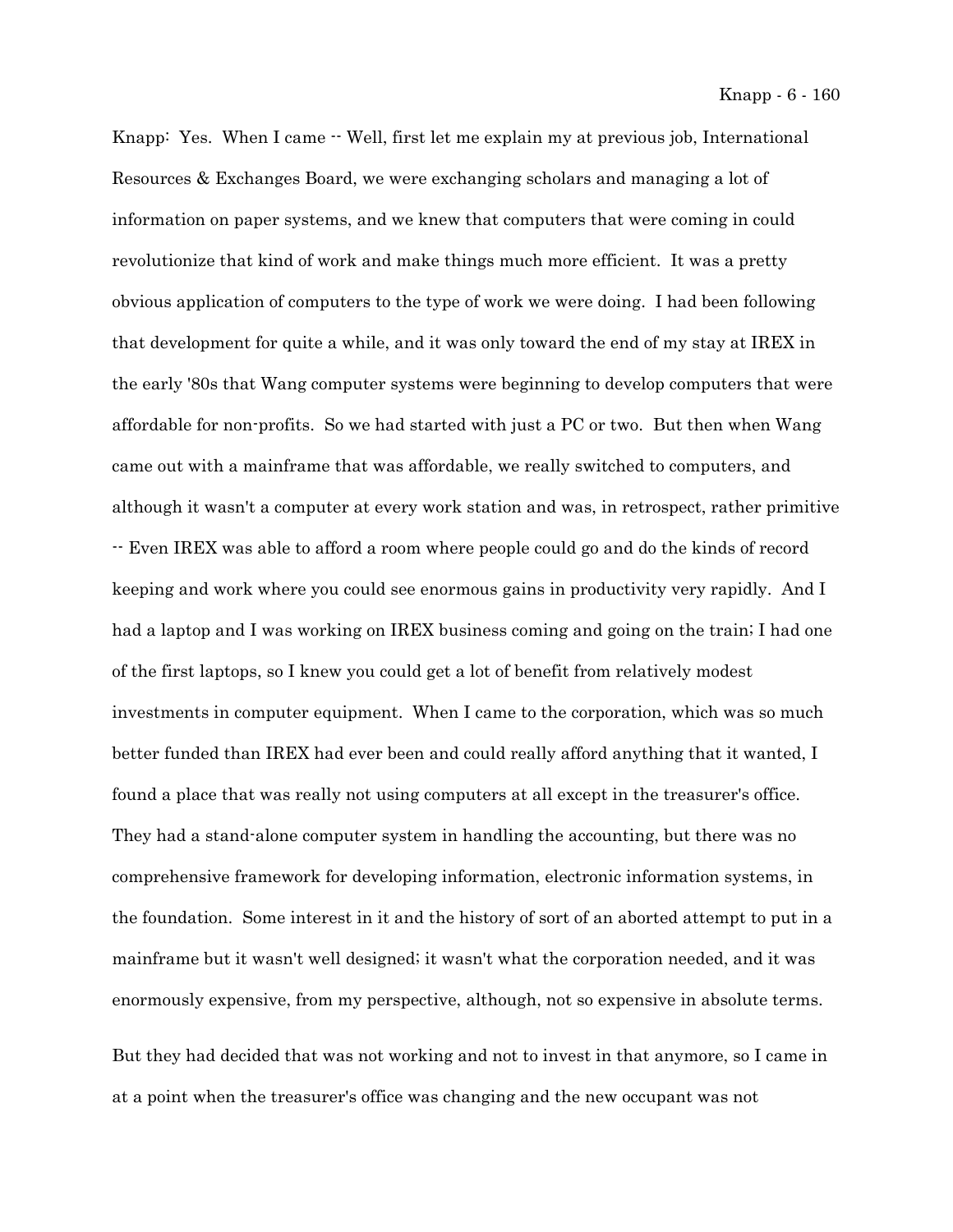interested in developing that aspect for the entire corporation, with a strong belief that the corporation could benefit from those systems and a feeling that it was really quite affordable, even in a foundation that, in fact, does have to watch its administrative expenses. So, although lavish from the non-profit world, it was, in fact, operating within budget constraints. So it wasn't a profit-making corporation that could say an investment of so-many dollars was going to yield some sort of quantifiable benefit. So David Robinson basically was not taking any interest in the computer systems at that time. Jean Grisi had said she would handle the treasurer's office but was not interested in a wider role, and we had an all, hands-on meeting soon after I got there in which everyone was paralyzed. David Hamburg convened the meeting to get everyone's thought, and the people in the room just couldn't agree on anything. After the meeting it was so obvious that someone had to take some leadership position, and David Hamburg was quite comfortable with the new person on the block who was eager to do it, with giving me some assignment to do that, and Fritz Mosher was a computer maven, and he believed in it, too. So we identified a consultant, Marty Schneiderman, who was working with Rockefeller -- the Rockefeller family, not the philanthropic end  $\cdot$  but who had been a very close friend of a grantee, a former staff member of the corporation. I remember going to the consultant, Marty Schneiderman, and saying, "We need a computer therapist. Mine [should read, "The staff"] needs therapy; it's frozen, and it needs to get off center base." So there was as much fear of change and an inability to see the benefits as any objective reason of cost or competence. Marty was really very helpful in coming in and solving an immediate problem. We had a mailing list. We're still very proud of our mailing list, since we are for the advancement and diffusion of knowledge and understanding. We have a mailing list that's far in excess of mailing lists maintained by other foundations, and we had a very competent Juilliard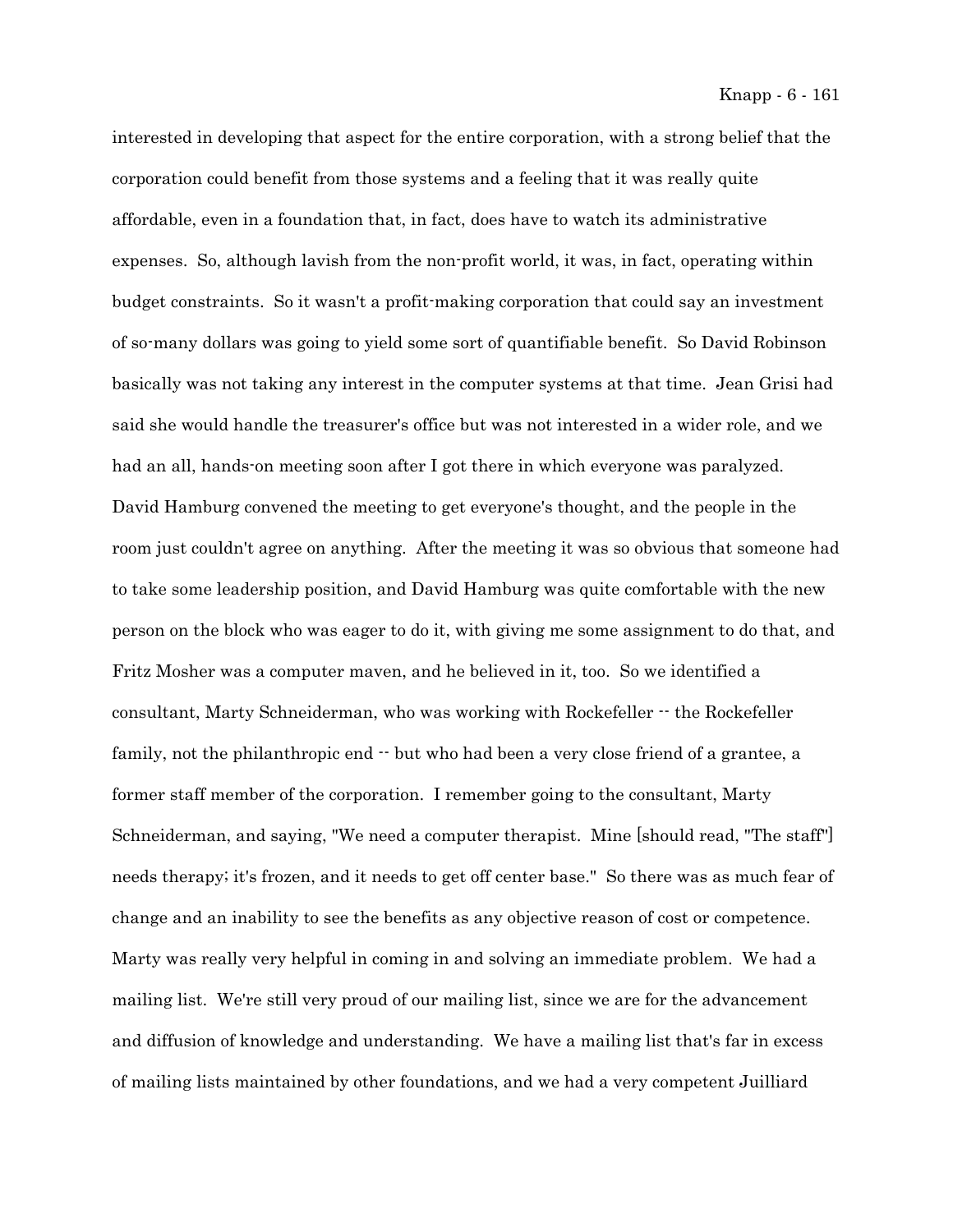graduate who was totally, personally devoted to maintaining this beautiful mailing list, and she couldn't get a list printed out in less than two weeks of having a printer operate. Marty said, "The thing that will help establish both the credibility of an effort to bring information systems in and relieve fears will be to have a quick success with that mailing list," which we did. Within about two months it was turning out a mailing list within a couple of hours. We had different software that was easier to use. The systems were more reliable, and with the credibility of that success, we then moved on to computerize the entire operation, in terms of grants management, information management, and to establish appropriate links with the financial side of the corporation. In the broad context, that was a useful history because we had no big investment in systems that we felt we had to upgrade or expand, so we could start with a clean slate. We were coming in at the time when personal computers were becoming affordable and powerful enough to allow us to make significant progress with small investments. We had a good consultant who was, by background, a teacher and familiar with the corporation. So he really could deal with the human interface to the machine and help us think that through. I think we gave the corporation, for the times, some leading edge systems that were models  $-$  Some of our systems were models for what other foundations have done, and we still see echoes of our information systems in newer systems. We went from stand-alone PCs. We had a plan when we moved to new offices [to move to] networked PCs. We had a network that didn't crash for three years; when we turned it on it worked perfectly for three years, and it's hard to go back and remember no one was having that experience at the time. Everyone, at that point, thought networks were the way to go, but they were very unstable and they were always crashing. We just had a turnkey. People could go in and say, "Oh, your network is down and ours is not down." In fact, we still are in a building, the same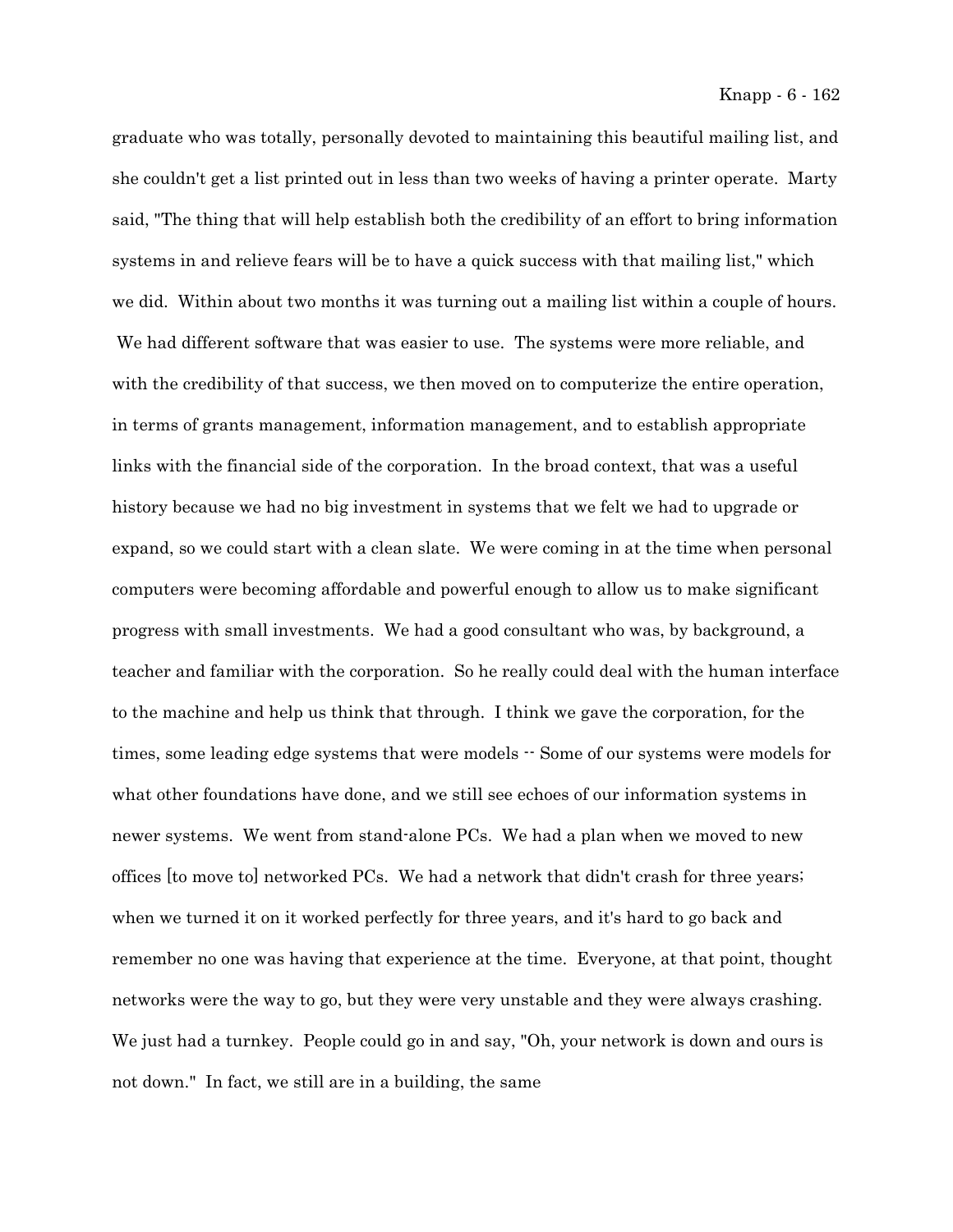building, with the same network we had seven years ago, and I'm still hearing people on the elevator saying, "The network is down," and our network is almost never down, just every now and then. We don't have a perfect record anymore.

Then when it became clear that the Internet was becoming a powerful means of communication, we got the corporation out on a "gopher" first, and then with a Website, before any other foundations really thought about it. But it's such an obvious thing, when your purpose is diffusing knowledge, that -- and there was a lot of support for that. And many other foundations are doing it now, and doing it well or better than we are. But still, it was a fun time to be seeing that technology come into the institution and be able to contribute to that effort.

Q: Now you mentioned before that when you came to the corporation, it was really kind of getting to be the end of this get-adjusted period for David Hamburg, and maybe you could talk a little bit about the kinds of changes that you witnessed. In particular, maybe, we could tie it to what you saw at the board level, also. Because I know it was all kind of intertwined.

Knapp: Yes. I think that Sara had different experiences of the way the board interacted. When I became corporate secretary, and was really sitting in the meetings, the meetings were established in a pattern that continued until the end of the Hamburg presidency. There was a very formal agenda. There was a presentation of some length and depth by one or more grantees, really, and a mini-seminar on an area of corporation grant making, either one we were considering making or one we'd been in. And Hamburg used to refer to it as Carnegie U.; that when you became a trustee, you were going to Carnegie University.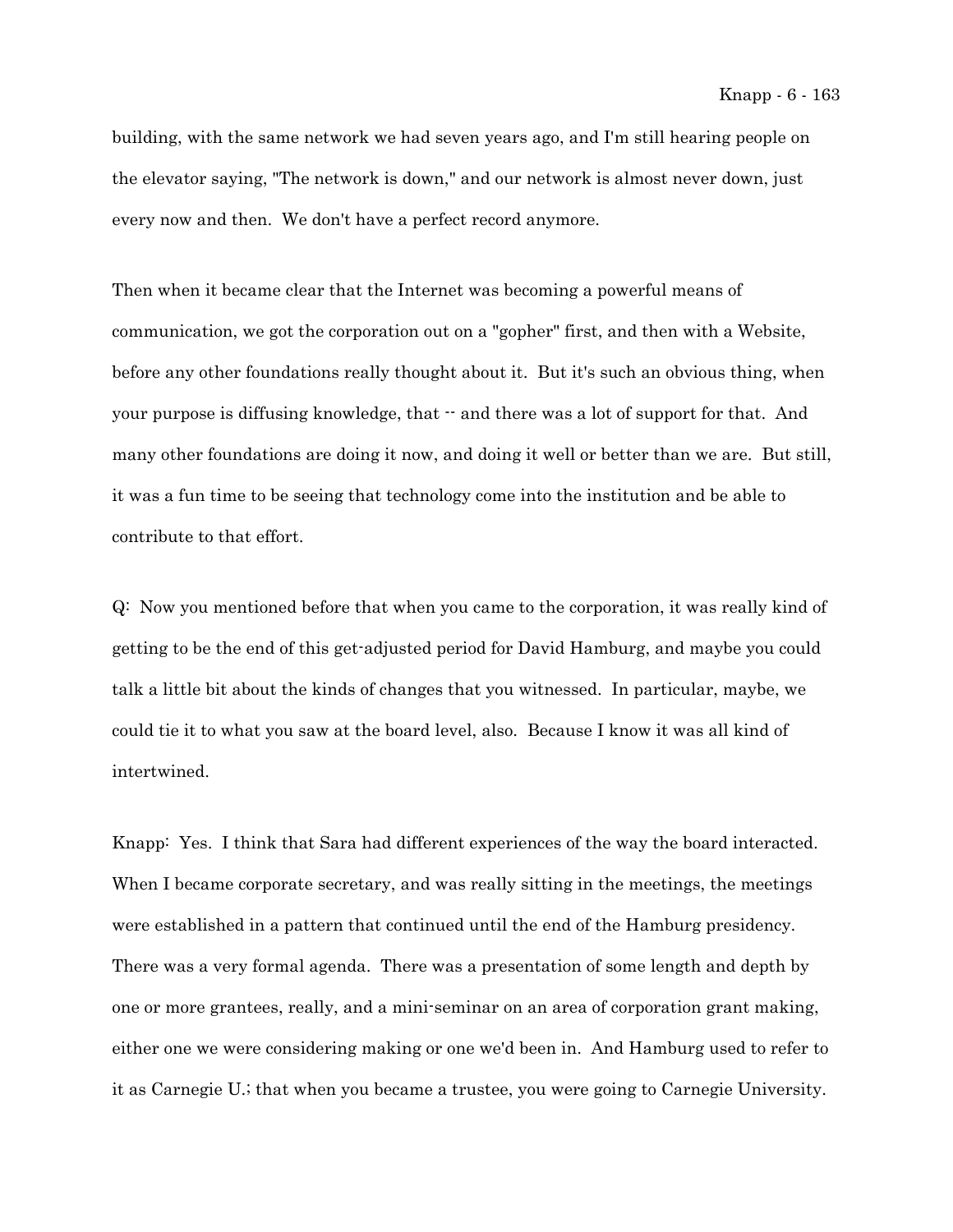The trustees themselves participated as individuals and as trustees in operating programs and specific projects of the corporation. So they were brought on board for their contributions to a substantive area of the corporation's work, rather than perhaps a broader perspective from, say, a background in business, with a particular interest in something like education. But he was really focusing on expertise he could use in building the corporation's network and furthering its programs. I think he had a vision of what he wanted to accomplish for the foundation, almost from day one. At least I came in with the feeling that his intellectual interests were set and had been articulated fairly well and completely, and the staff was on track with the exception of the Human Resources & Developing Countries program, which was the last to be brought up. I think it's just a matter of sequencing that it happened that way. When I indicated earlier that the avoiding nuclear war program was somewhat controversial, it's hard to go back and remember where we were at that point. But that was the beginning of the Reagan years. There was talk really of "the evil empire," and the height of the cold war. So that was absorbing his attention. That was the first priority he had in grant making, and that was the way we got involved with him rather early in his presidency at IREX. But he also was extraordinarily interested and involved in education and was working on initiatives in education. So I think it [the Developing Countries' program] just came at the end of the priorities, but the priorities were all weighty and substantive from his perspective. So when I got there, the Avoiding Nuclear War program was set and established, with Fritz as chair. The education program was basically -- The old education staff was sort of reassigned to two areas, children and youth, and education and the economy, basically the higher education program was being phased out and the economic benefits of education were in the process of being documented, with Alden Dunham and Vivien Stewart in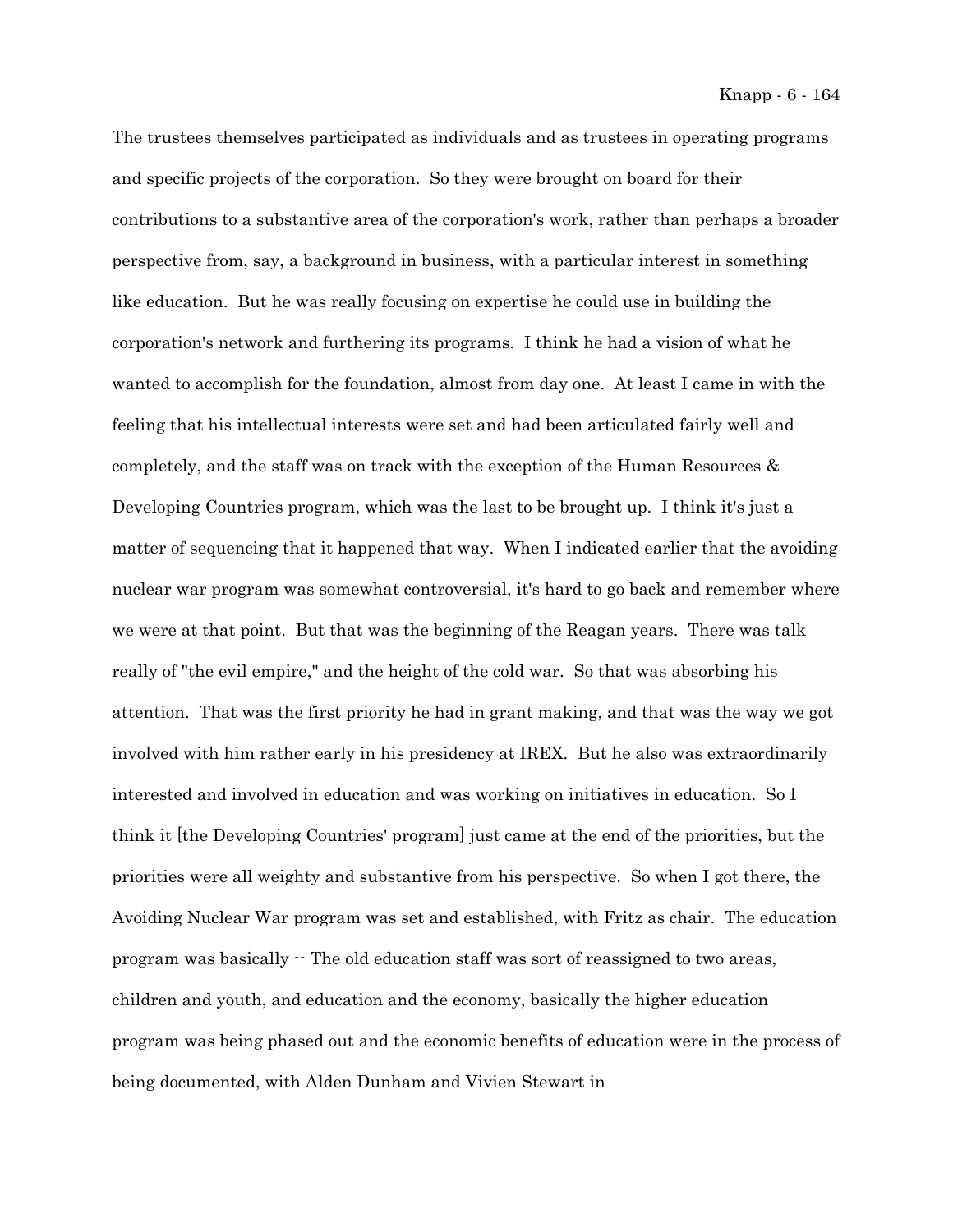charge of those programs. They were, in a few years after I got there, consolidated in one program that had no higher education focus. Ade Lucas was being recruited to come into the Human Resources & Developing Countries program. He came in as a doctor, a very senior specialist, very in the running for the World Health Organizations, an internationally respected doctor, and he brought a health focus to the work in Southern Africa and Sub-Saharan Africa, that hadn't really been there before. So he was expected but hadn't arrived by the time I got there, and his deputy was Patricia Rosenfield. So that was where they were in terms of program development. Board functioning, they had just moved Avoiding Nuclear War from the first chapter in the agenda book to the second chapter in the agenda book, which said something about the priorities. Education had just become the one that was getting more board attention, and I think the feeling was that the trustees read the book from start to finish. They would get through the first program and perhaps not pay so much attention to the later programs. So it was a symbolic act that carried a lot of weight in the secretary's office, and it stayed that way until Hamburg left the presidency. Now there's talk about changing it again.

Q: Which we'll get to. But in instances such as dropping higher education, which had been an area that the corporation was well-known in for a very long time, or in instituting programs that were so different from what had been assumed to have been Carnegie's sort of stated mission -- What's your impression of the way in which the board did or didn't have input into those things?

Knapp: I had no direct knowledge of that from members of the board. I only have indirect knowledge from reports of people who were there at the time, and what Hamburg himself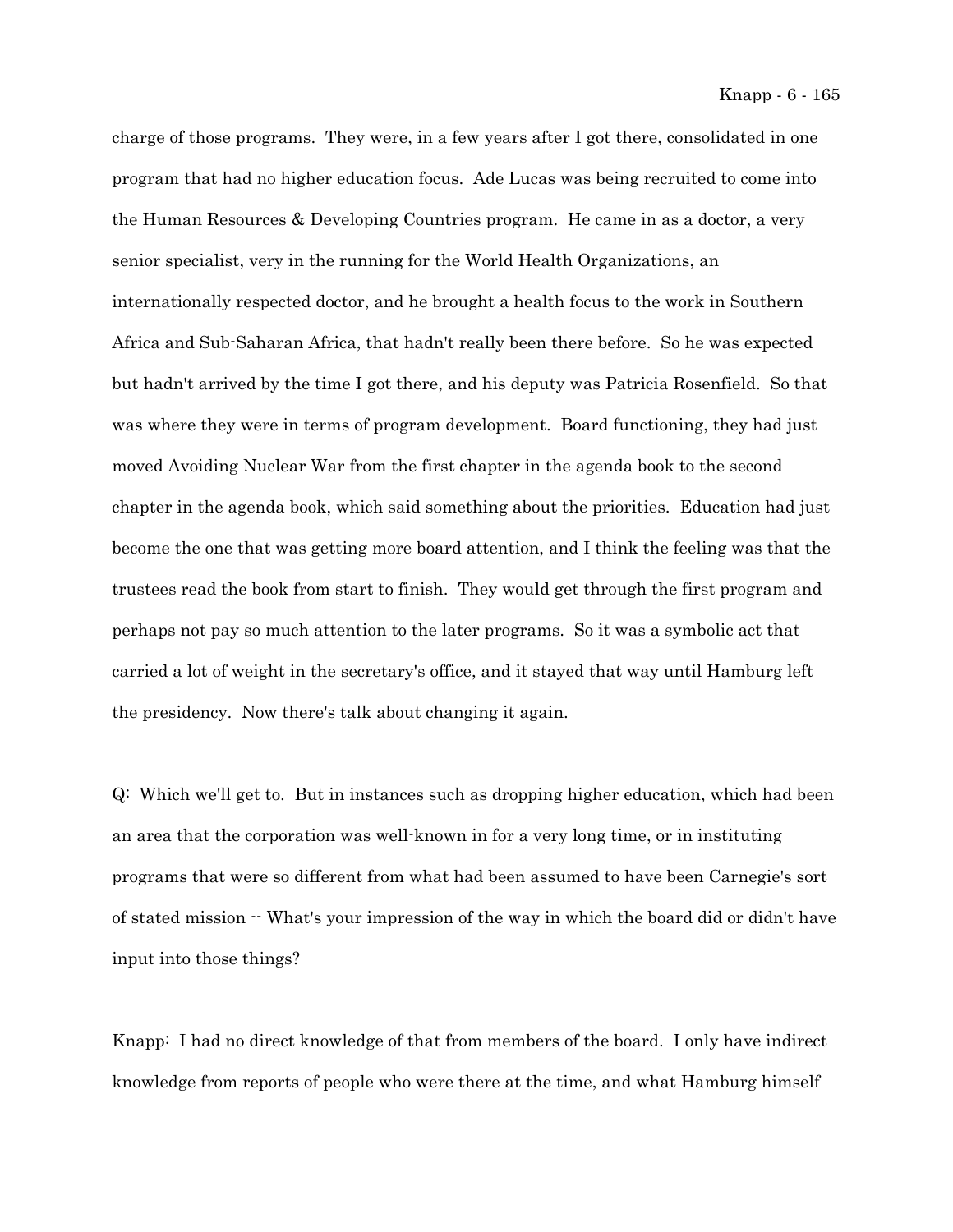has said about it. He said that, when he was recruited as president, he made it very clear to the search committee what his intellectual interests were and that he intended to pursue them when he became president. So they hired him, knowing what his agenda was. He also said that as he worked through his agenda, the thing they had to work through the most was concern about taking a forward position on avoiding nuclear war, because in the height of the Reagan administration they were very concerned that the corporation would be taking public-policy positions that were opposed to the U.S. government position. That was almost inevitable.

David Robinson organized the key initiative that directly put us in conflict with government policy, what came to be known as the SDI initiative, which was the Star Wars Defense Initiative. He really organized an independent, scientific look at the scientific bases for the Reagan Star Wars initiative, and really led to challenging, on a factual basis, the underpinnings of anti-ballistic missile defense that really were the calling cards and the trump cards that Reagan was using in negotiating with the Soviet Union. That led to change in government policy over time. A lot of questioning in Congress was based on the work that was done then, but the fact that it was a fact-based analysis by people of impeccable credentials I think protected the corporation. But at the time I came I was handling the correspondence, and there was a lot of correspondence, I've never seen the like of it in the years since, in which our support of "Sesame Street" and our opposition to the Star Wars defense were linked as trying to brainwash American schoolchildren into an anti-government policy that was destructive of the United States. It was obviously rightwing, but it was strongly felt and of concern to the board. They were not used to getting that kind of mail. And there were some public attacks on us for that. So there was some concern, but I think it all came, in the end, that if you undertake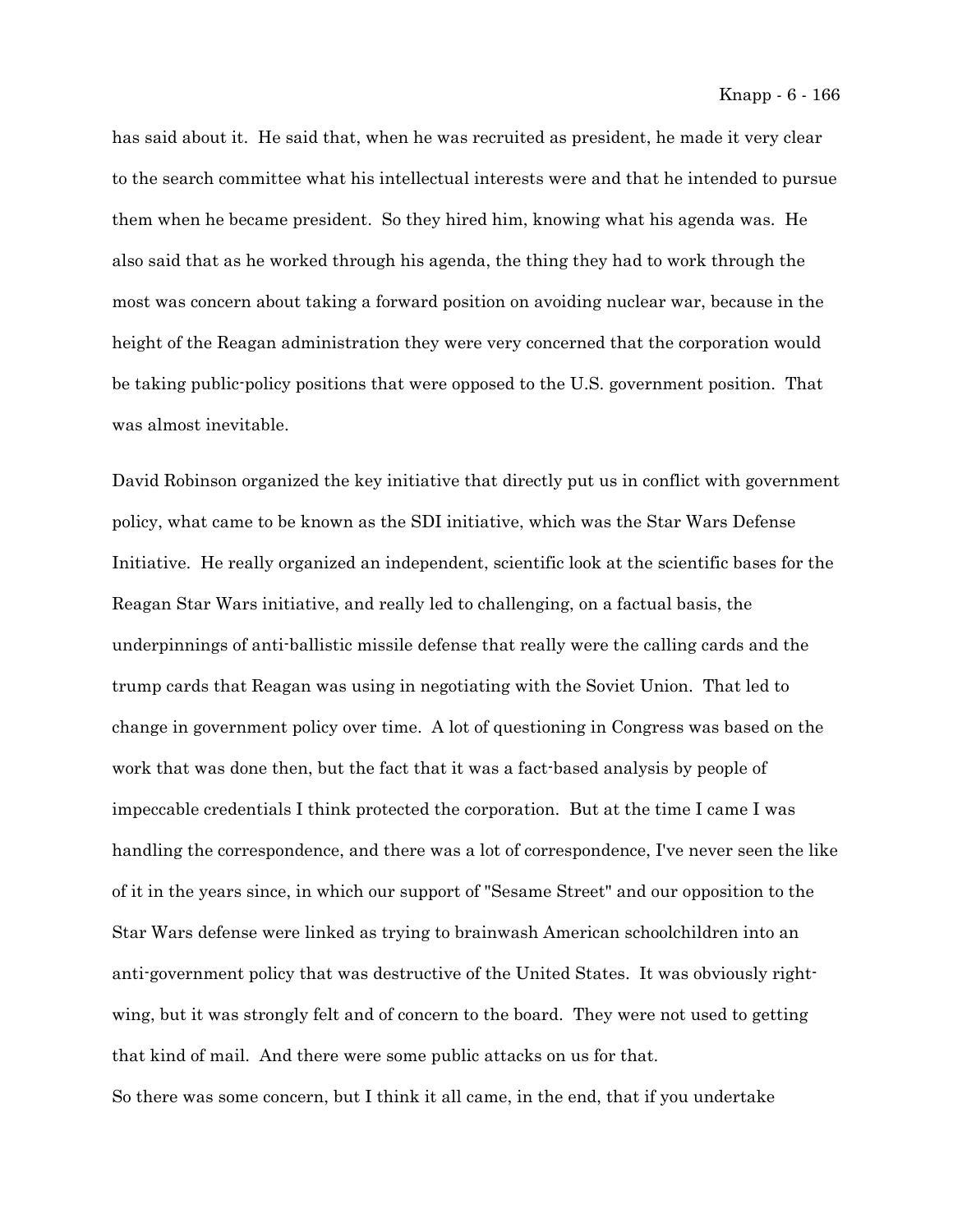a study with integrity, you can defend it against attacks, and that's the role, one of the roles, a foundation can usefully play. It's not coming out, knowing you'll be opposed to government policy, but examining, independently and objectively, some of the underpinnings of policy. Certain foundations are better positioned in certain areas to do that kind of work than others.

Q: Could you elaborate about that?

Knapp: I think when we say something on education we're believed, and I think it has enormous impact on government policy. The research that we funded in the Pifer years, on early childhood education  $\cdot\cdot$  what children could learn before they reached school age  $\cdot\cdot$ really defined the field, and led, obviously, to the Head Start program. That sort of credibility means that when, in later years, we turn our attention to middle-school children or the problems of brain development, anything to do with educational achievement and attainment, I think we're listened to very seriously. I think we lost by not being in higher education in the Hamburg years. The credentials we had established in that field sort of lapsed, but Vartan Gregorian as president, with impeccable credentials in higher education, and with the history of work in that field, I'm sure that will be re-established. When you're talking about health issues, there are foundations that have long traditions of working with health issues, and I think they're listened to in the same way. But I think our niche is education and, to a lesser degree, peace and security studies.

Q: And that kind of specialization, I guess, is sort of just a continuation of a trend. In general, is that not  $-$  ?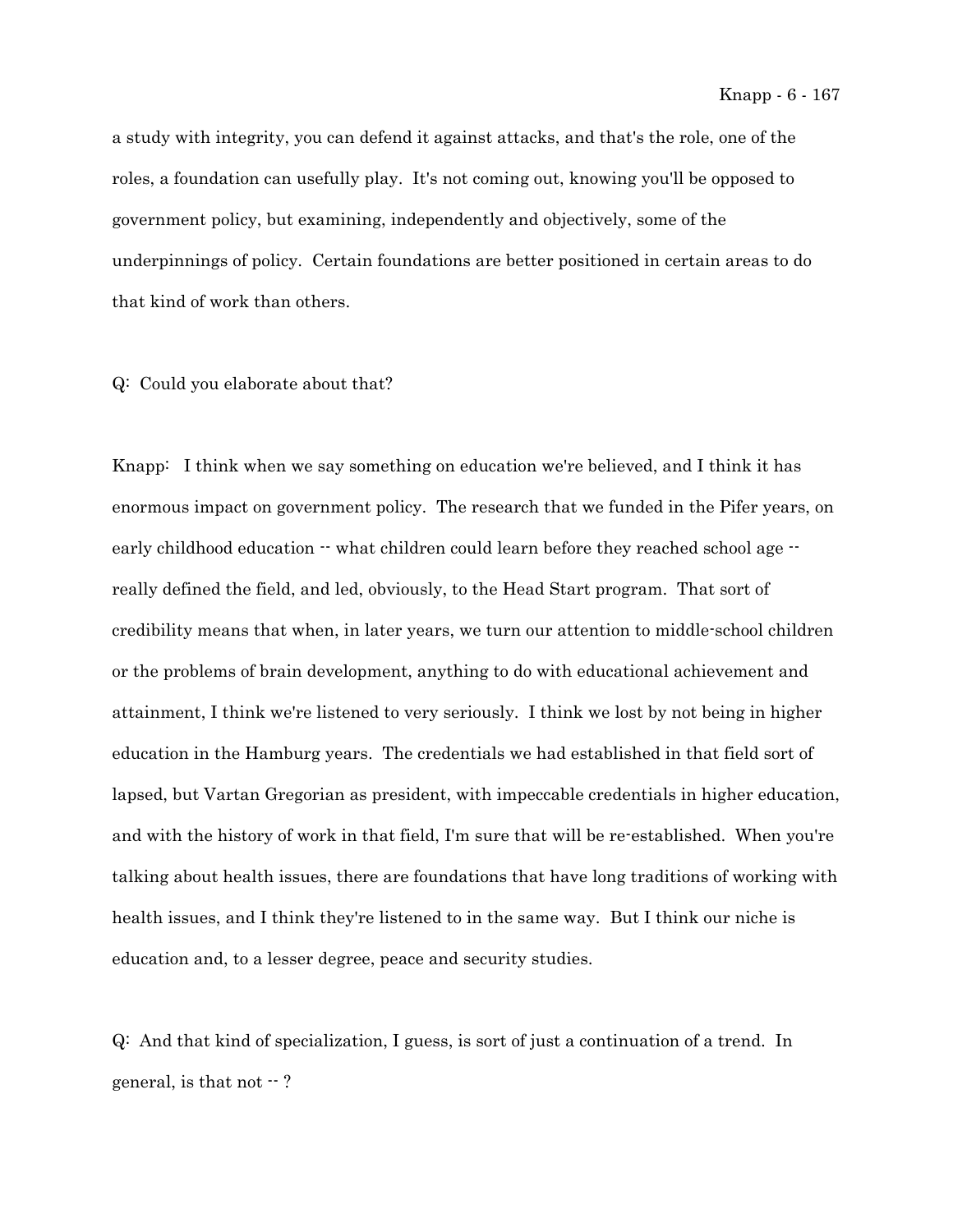Knapp: I think it's the passage of time. Over time foundations create a certain history, if they continue to stay in a field and don't flit from field to field. I think you begin to really understand the dynamics of the field, and you can seize opportunities. There's a long history at the corporation of funding basic research that's sort of long-term and you don't know where it will necessarily lead. But if you have the familiarity with that research and the people who do the work, and you fund it, then, as you see social problems arising, you can offer the knowledge that you've acquired as a potential way of alleviating social problems. I think when government was perceived as the be-all and end-all, or as even the major player in solving social problems, therefore, your obligation was to make that knowledge available to policymakers at the federal level, primarily. Now we're in a much more fluid situation, where you have to make that knowledge available to state-level people, because a lot of good policy innovation is going on at the state level now. It's a more normal pattern of American government than we enjoyed right after the Second World War. And, also, there's real questioning about what the role of government should be overall, when there's not an obvious threat, external threat. I think that's also a normal pattern. So you're talking about making that knowledge available to business leaders, community leaders of various sorts. So dissemination of knowledge becomes a much more complicated aspect, and I think when you're dealing with those complications it almost forces you to go to your niche, unless you're such a big foundation that you can throw resources at any field you choose to go into, at any time. But certainly, for a corporation with asset size of the corporation, then you really have to give some thought to where you're going to put your efforts.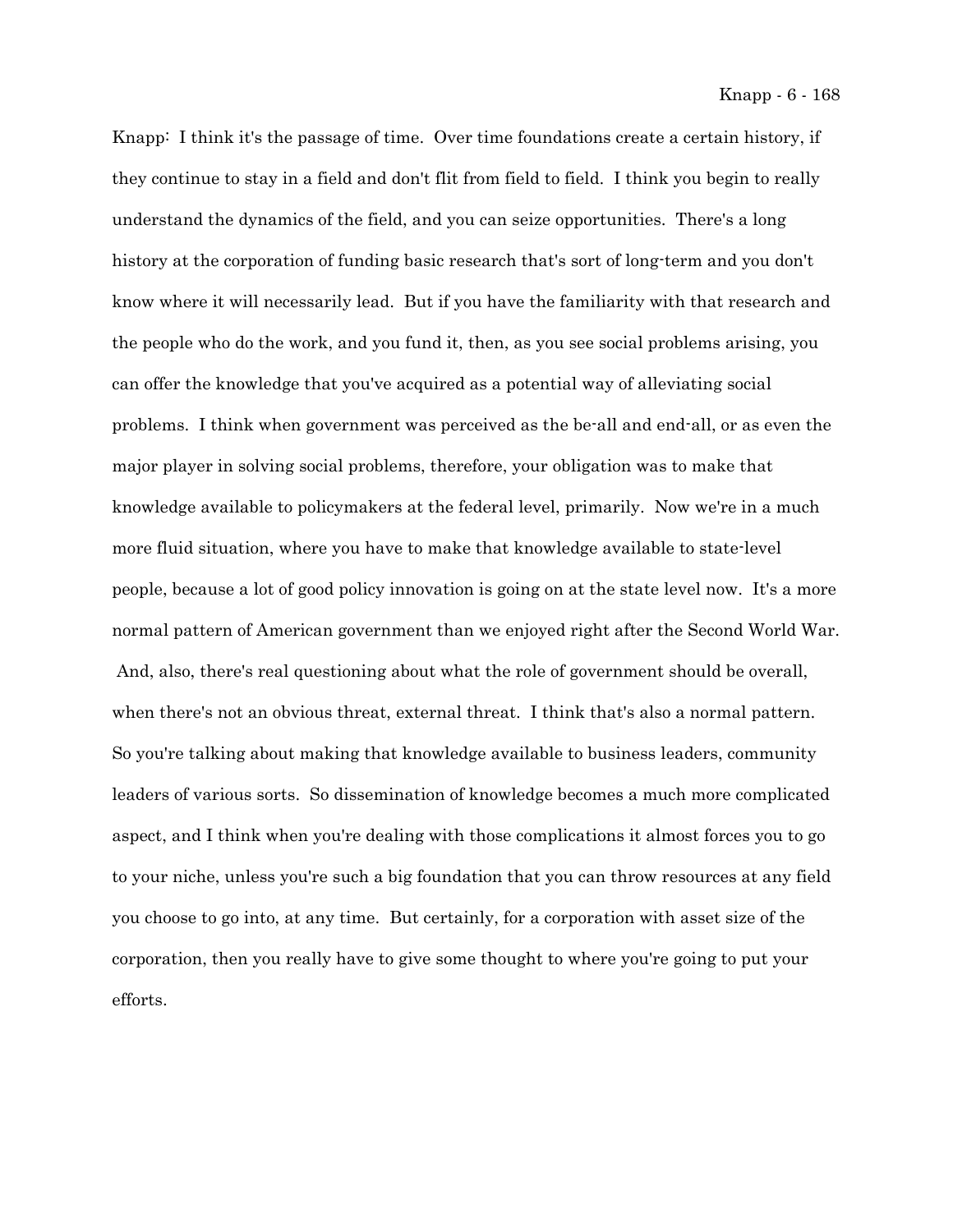Q: I'm thinking about what you just said. Is it still the case that some of the very large foundations still take a very sort of general interest and approach?

Knapp: Oh, I think almost any foundation is announcing areas that they are interested in. But if you look at the Ford Foundation's websites, the areas they're interested in are so much more enormous. The resources they have is a much more diverse portfolio of interests than we could ever have. They're into development on a scale that is astronomical. The Kellogg Foundation's shortfall in pay-out is the equivalent of our budget in one year, when the stock market is going up for them. So I think it really is a scale issue as much as anything else. But that doesn't mean that you can't have enormous impact, and the corporation benefits from being an old foundation. So when Andrew Carnegie turned over his resources to the foundation, it constituted a larger percentage of the gross domestic product than anyone has been able to contribute to any effort since then. So at the time it was a major player, in the early years, when it got into culture and was giving grants to artists and creative people. In the Creative Arts program it was probably funding most of the people in that endeavor in the United States, in one form or another. When it was supporting higher education, before the government became such a big funder, it was a more important funder than anyone else. But now that will never happen again, even if we rethink the role of government in higher education and come out with fewer resources at the federal or state level, being devoted to that sector of activity; the corporation will never be a significant funder of higher education, as it was in the earlier period. So we have to deal with that reality, when you're talking about strategic grant making. You really have to choose your subject matter very carefully.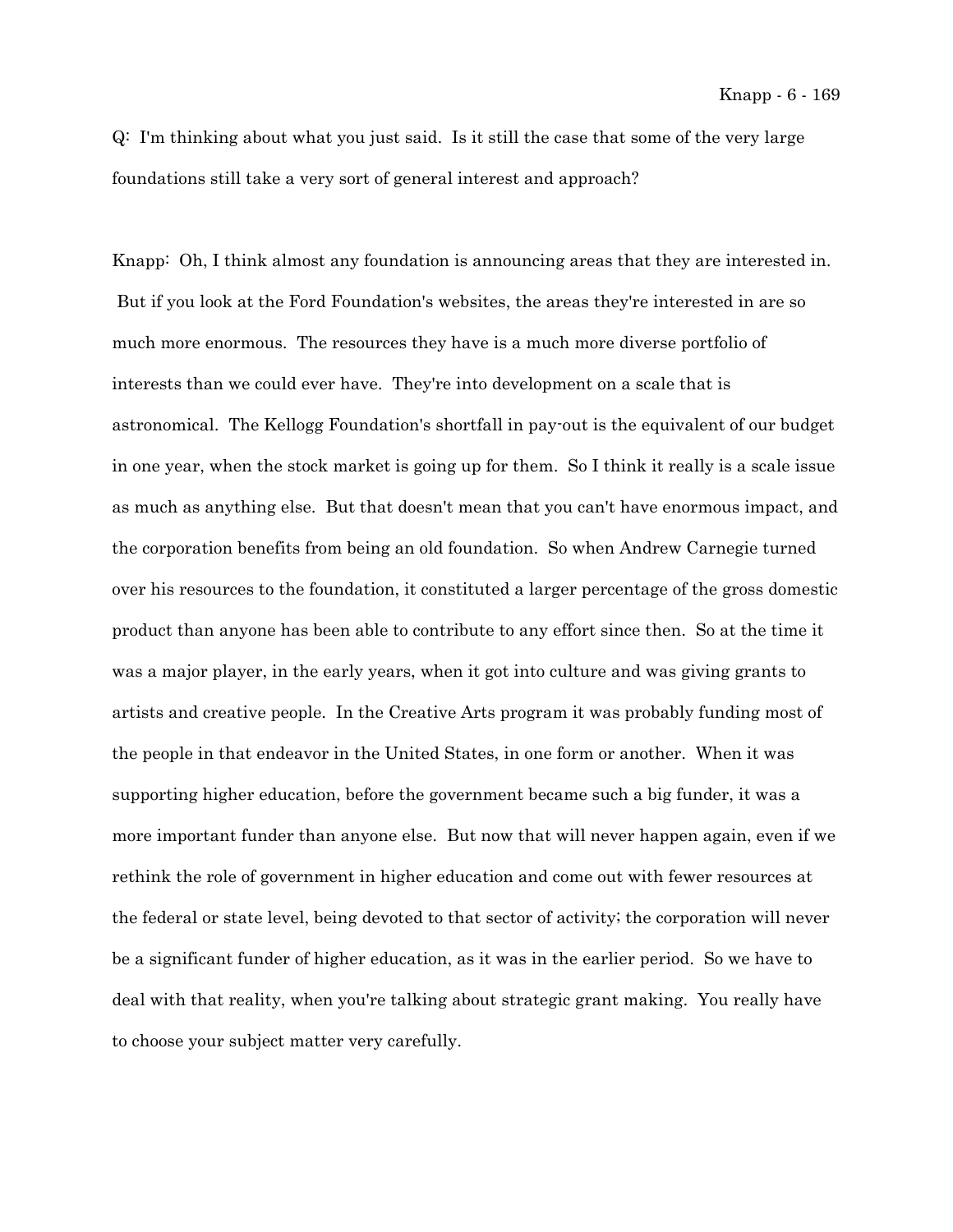## [END TAPE 1, SIDE 1; BEGIN TAPE 1, SIDE 2]

Q: for some personal perspective on the role of grant making. Maybe you we'll with that. And I think the interesting thing you just told us was that nine out of ten people who enter the field of philanthropy leave after a year.

Knapp: That used to be the statistic, and I think it's still pretty high. Because, especially if you work in the non-profit sector, you think it must be heaven to not be scrambling for funds, but to be giving them out. It would seem to be the culmination of a non-profit career to be able to give up that anxiety, and turn around and fund programs that you know about. But the reality is it's saying no to many worthy people and worthy groups; for every one you can support, you turn away a dozen or twenty, and a lot of people will find that discrimination, and having to make those choices very, very difficult and very stressful. So I think there's a lot of misperception going in and then the reality of the work is less satisfying for a lot of people than it appears. The people who stay in the field obviously make their peace with that, and I think probably have a bit more entrepreneurial spirit, and they're really looking at the resources they have at their disposal as a way of leveraging change and support, so that they're more comfortable with making decisions that are negative, in many cases. But it's a hard  $\cdot$  That part of philanthropic work is hard, I think it's the difference  $-$  and there's a wide variety within the philanthropic sector of the types of activities people can undertake. I think if you're in a community foundation you get many satisfactions of dealing with the alleviation of problems in your community, so that yields additional returns. If you are a family-run foundation, you are fulfilling the wishes of the family member whom you probably know personally, or if you're second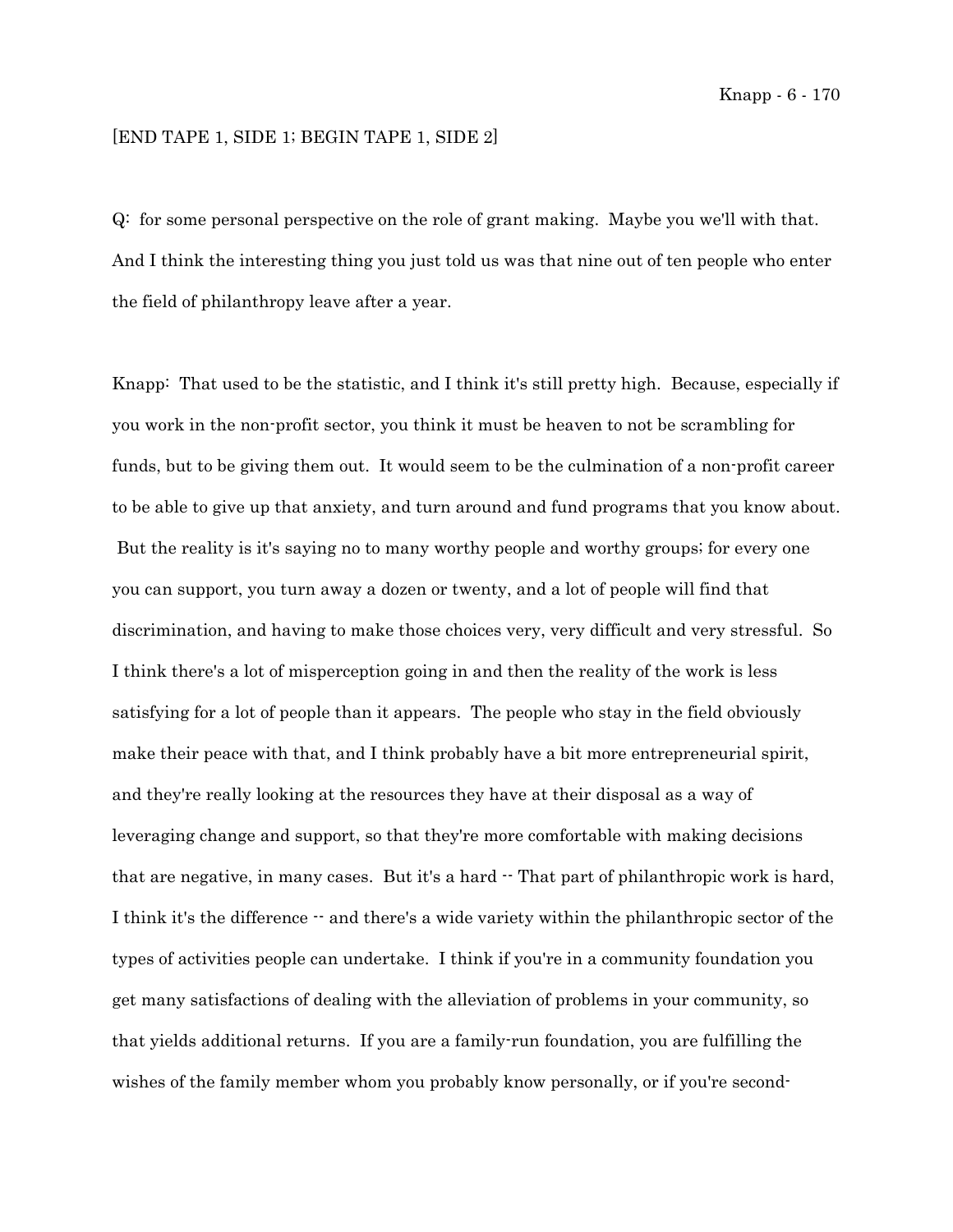generation you know of them, maybe, if you didn't know them personally. So there's a personal, family investment in the types of activities you're undertaking. But when you get to professionally-staffed foundations, where the link to the founder is not there and the program directions are not actually set, necessarily, by you, then there are a different set of motivations that keep people in the field. I've been trying to think why I stayed in the field, when my initial reaction was, actually, "Oh, this is really hard, to say no," and some of the initial reactions  $-$  and I think it was because, first of all, I was working for a corporation and foundation that had worked the field for a long time, that was known for really staying with a problem. And they were working on a problem that I believed, as David Hamburg did at the time he hired me, was fundamental to the survival of civilization on this earth; which was, avoiding nuclear war. So I came at it, not from the arms-control side, but sort of a policy and politics side. I believe that was the pressing international problem, and that the foundation was taking a forward position and not going to leave until they had made some progress on that effort. And I think they did have impact on the Strategic Defense Initiative, which I talked about earlier. I think that in funding exchanges, such as IREX, they actually were funding one of the vehicles for fundamental change in Soviet society, because you couldn't work in the exchanges program and see the impact of contact with the West on people, time after time after time, without believing that change was going to come, and it was going to come through increased contact; and my own belief in the power of information sciences, which I've talked about, that we knew at IREX, at the beginning of Internet, which was in its nascent stages when I was at IREX, that governments were not able to keep scientists from communicating with each other. They could do it. Soviet and American scientists could talk to each other directly, despite whatever barriers the governments were trying to put on, because they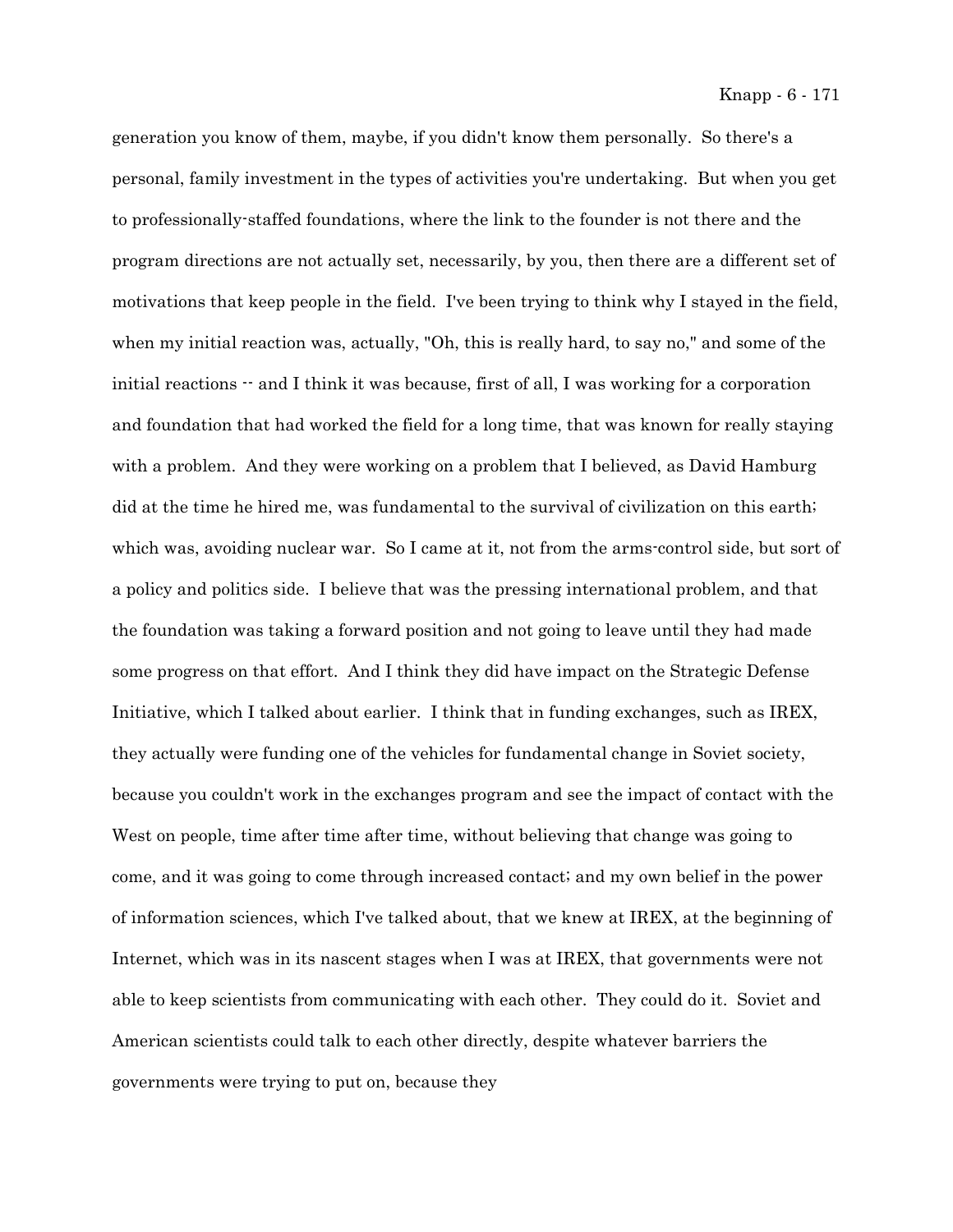had figured out how to do it through the world communications net, before there was such a thing as an Internet. And that was having a powerful, and in the Soviet case, corrosive, effect on their own satisfaction with their own social structure. So the personal satisfactions of working a long term problem, and feeling you had a chance to make an impact, make philanthropy an enormously appealing job for certain people. I have a feeling they're the people who like to go into public service and work for government too, or are academics who are also concerned with trying to bridge the gap between basic research and public understanding of the importance of the work, so the kind of public-spokesman kind of academic. I think those are the types of people who find work in philanthropy rewarding and want to stay in it. I've certainly been impressed by the caliber and the creativity and the commitment of the people who come to philanthropy. And as Alan Pifer noted in one of his essays, once you're in that niche and you're comfortable doing that kind of work, it's enormously appealing and rewarding. I think for some people the religious motivation  $\cdot$ It's an ethical and religious desire to do significant work that will leave the earth a better place as a result of your endeavors. I know I talk to people who want to go into foundation work, and frequently their motivation is the feeling that they have either acquired their money, or acquiring money is not enough and are looking for a chance to contribute in a stewardship way to the advancement of the world that their children will live in. So I think those are the types of people who are attracted to philanthropy, despite the negative that I mentioned at the beginning; the fact that you have to say no much more than you can say yes, no matter what foundation you work for.

Q: Which may take a certain kind of person, to be able to do that.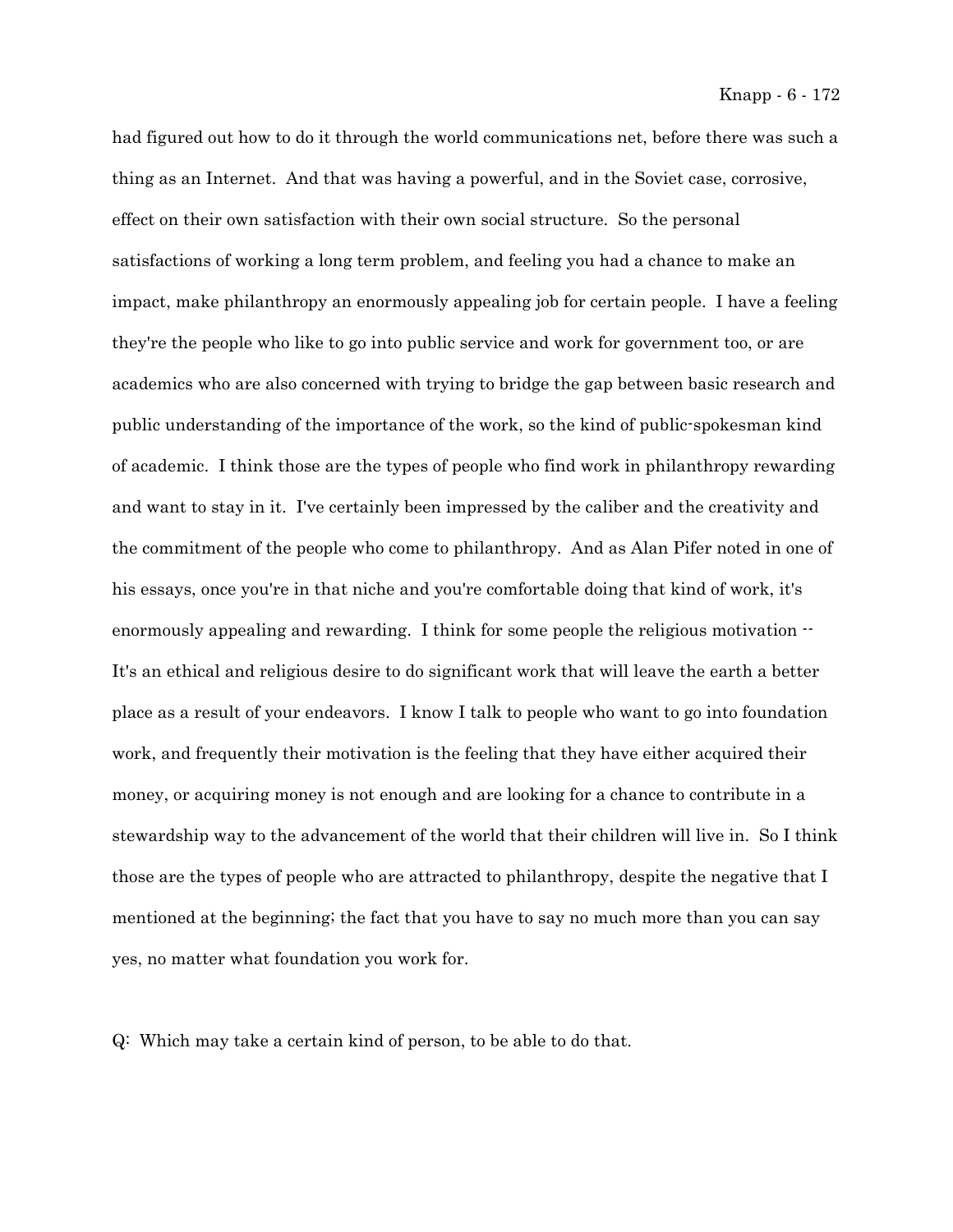Knapp: I think so. I think it's interesting. It's not a matter of intelligence, because there are, I think, plenty of intelligent people who couldn't do it well. And I've thought about what kinds of qualities make a person a really good foundation program person. I've watched people come and go, and I really do think it's the sort of entrepreneurial look, the comfort with that; a certain amount of intelligence and training, and I think it helps to have a good knowledge, in-depth, of one field. But I think it's also having this broader commitment and perspective  $-$  seeing it in a larger context  $-$  that goes beyond your personal contributions, and seeing it as a contribution to an endeavor that can make a difference in the future direction of society.

Q: The issue of determining what kind of change you may have made or impact you may have had, is tied up to some degree in the way you look at something and the way you evaluate it. I know that that has been an interesting issue in the foundation world. How you do that.

Knapp: I think every foundation struggles with it, and I think the corporation is entering the phase of confronting that issue head on. In the Hamburg presidency I think we were driven by a vision, and to accomplish certain things we didn't deal so much with whether it was cost-effective or whether we had measurable impacts. We used to make a joke of that  $-$ Hamburg used to make a joke of it, when he was saying, "Well, we had an 'Avoiding Nuclear War' program, and now there's no Soviet Union. We must have succeeded. Our program succeeded." When you're tackling a large issue, it's hard to know exactly what your contribution was, if the issue area is resolved or if the problem is ameliorated. Likewise, if you're working a problem that doesn't seem to go away, does that mean you,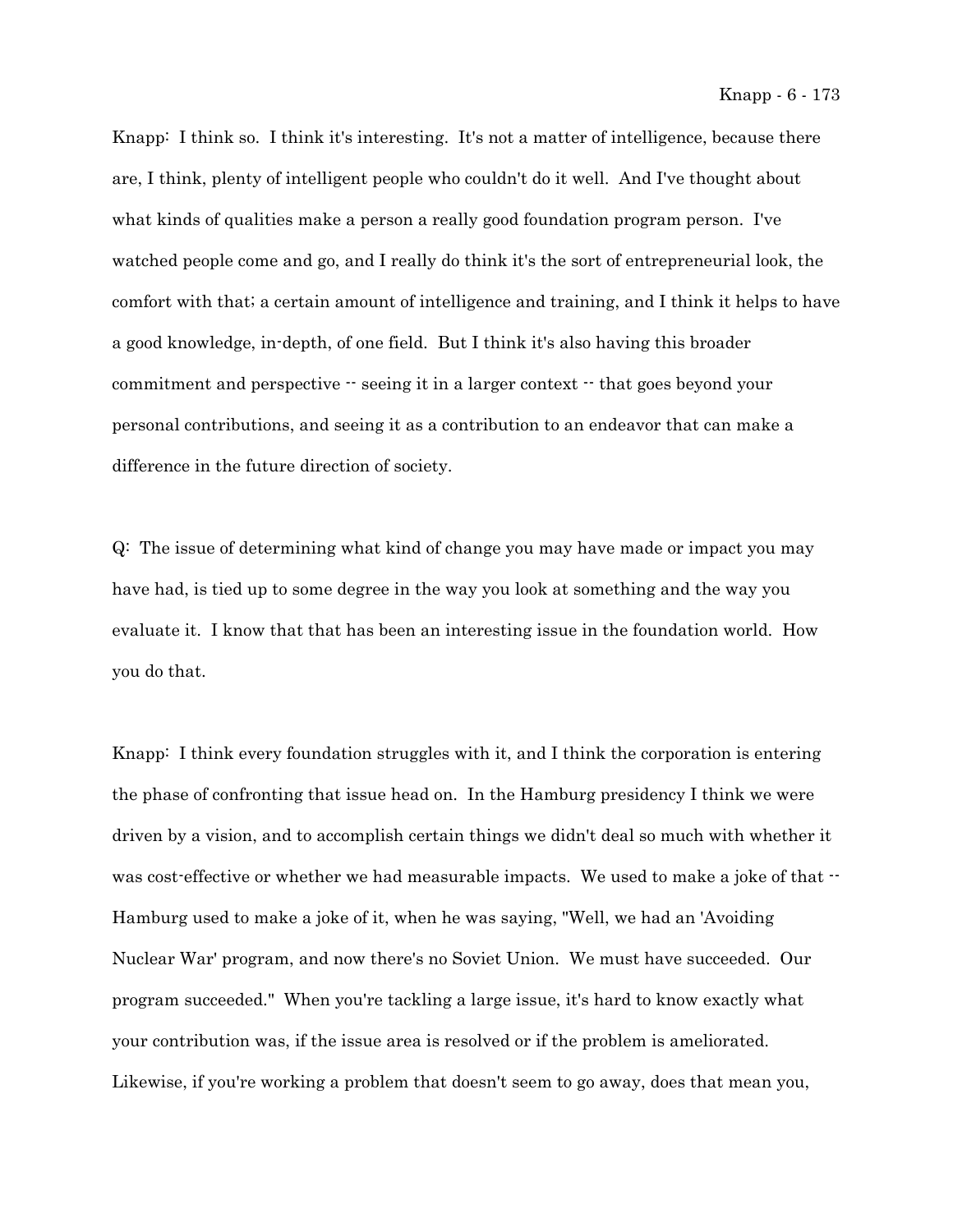personally, or as an institution, have failed and should go try something else?

So I think evaluation is a difficult issue. I think having goals and trying to be realistic about what you can achieve and measuring your achievement against your goals, and having benchmarks and focus  $-$  I think those good things will come from evaluation. The downside may be that you don't take the big leaps. So, I think as our board is beginning to talk about evaluation and press the staff to be more evaluation -- and outcomes -- focused, coming with that is some assurance from them that they don't want us to be conservative and avoid risk. So that will be a tricky issue, to see how it plays out. I think what you can do is be sure that you're learning from your experience. You're sharing your experience with others on the staff; that the best experience is replicated in every way you can, so that you're continually refining and improving what you're doing, and not just settling into a routine kind of evaluation that drives grantees nuts, because you're not measuring them in ways they consider relevant. That was a concern when I was on the grant-seeking side of the equation at IREX; that every now and then funders would get sort of obsessed with evaluating us, and they would bring in consultants who really didn't understand the issues well enough, and it was very frustrating. Because you welcomed evaluation and you wanted to learn from an outside perspective, but to find the person who can feed that perspective into your work is very, very difficult, and it really can't be done on an episodic basis. It really has to be a partnership, almost from the beginning, so that you're learning from each other and continuing the evaluation, and it's fed into the continuous improvement and to what the grantee is doing, or what the foundation is doing.

Q: There's a kind of tension, too, between this expectation that you get something up and running, and then whether you continue to support it, or whether you sort of leave it at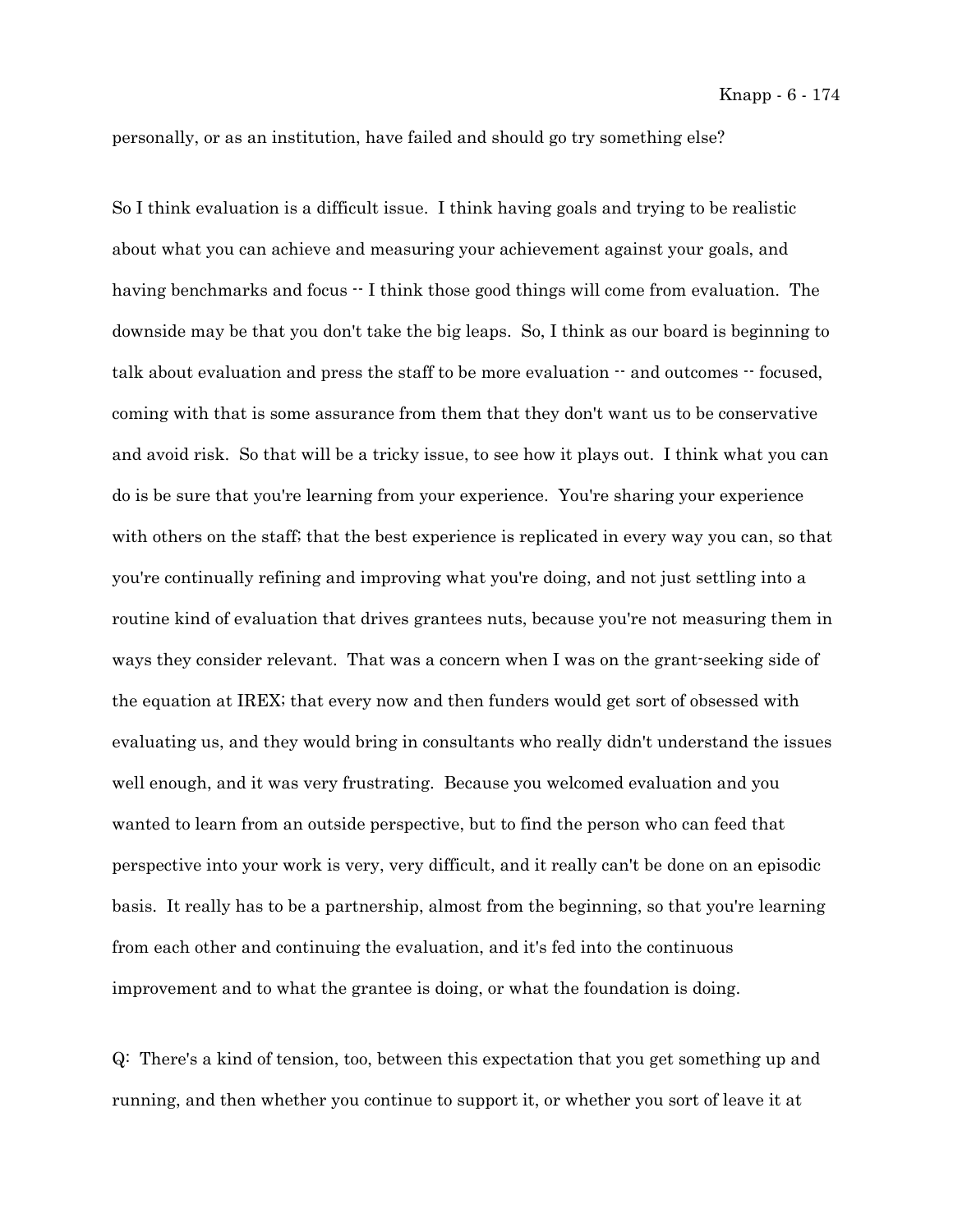that.

Knapp: There's a lot of talk now in the foundation community about having exit strategies when you enter a project, and that would seem to be in conflict with working a problem for a long time, but not necessarily. Because I think what foundations are seeing (and not just the corporation) is that they all have limited resources. I've been focusing on what the corporation's limits are within the foundation community, but the fact is foundations are not a significant part of charitable giving in the United States. Individuals give much more; they just don't give it in the same way as the foundations do. So foundations really have an obligation to think about how they can strategically use their resources to stimulate new ideas, to stimulate new ways of looking at things  $\cdot$  new social organizations, better policies --and that may mean planning for the end of the project as well as the beginning, and trying to think creatively from the beginning about how to make projects self-sustaining; how to establish the credibility of the effect from the beginning; how to disseminate knowledge of the success of a program from the beginning, so that you really do leave a project that's succeeded able to stand on its own and to replicate, I want to say, like a bacterium on a "medium" or something, but able, by having thought of how it would support itself, and how it would spread knowledge, to become part of the culture of a society.

I think when a foundation leaves a field it also has  $\cdot$  generally, as we did in higher education  $\cdot$  it has a responsibility to that field to think about the consequences of the withdrawal, and to try to minimize it to the degree it can. Too often there is, I think, in the foundation community a search for a new idea, and the finishing and giving it the final push at the end, or taking the responsible position and closing out is less appealing. I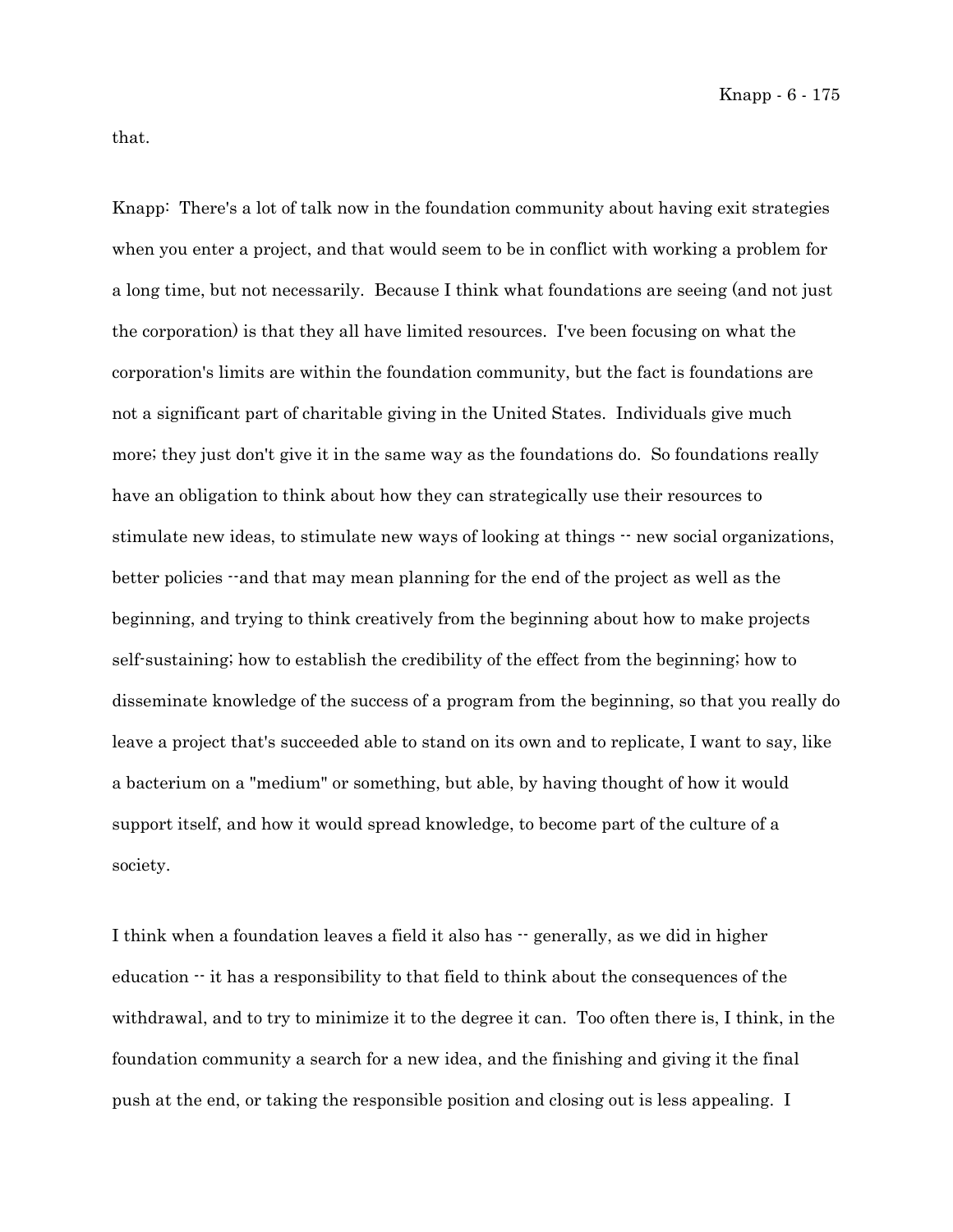think that's something that foundations are beginning to grapple with, too. I think it will be easier to do that responsibly, if you've built your evaluations, your benchmarks, and thought about how you're going to get out from the beginning.

Q: How did Carnegie handle that?

Knapp: The higher education? My understanding, from when I came in, was they just announced they were out. They did keep this general project, trying to stress the importance of a good educational system, start to finish, under this pared-down program. But they had really announced they were getting out of the higher education business, and I think they really didn't think about what the consequences of that would be for higher education, and I think they were missed. Now, deciding how you can re-enter a field, build on your past knowledge, what you didn't do and intervene strategically, is the question before the Corporation. But we see it now because we're in another transition, and we're trying to wind down some themes of grant making in a responsible way. It's a difficult thing to do, and do well. It takes years.

Q: Which explains these long transition periods.

Knapp: Yes. It does. It really does. It's one of the big explanations for it.

 $Q:$  The foundation, as a grant-making organization vs. an operating institution  $\cdot$  Has there been a shift over the years at Carnegie, that you can see?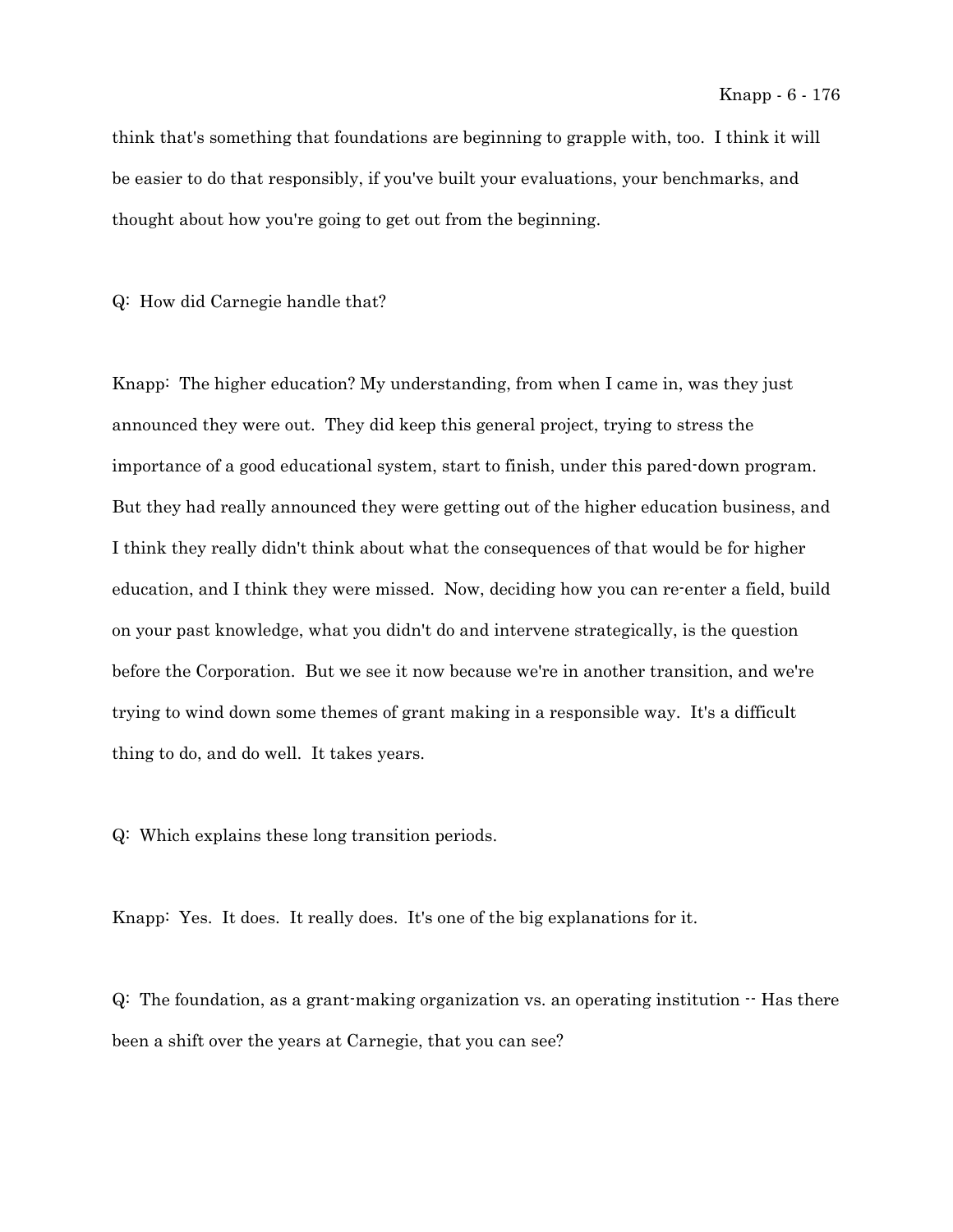Knapp: There definitely was under the Hamburg presidency, and the later you go into the field the more we did operating foundation types of things. I think the frustration for a grant-making foundation is, if you really know a field well, at some point you feel you should organize your own activity, because you know what you want to accomplish, and grantees really have some latitude in what they'll do with grant funds built that into the nature of the grant relationship. So it becomes very attractive to have a Carnegie Commission on this or that. In the earlier years the corporation used that technique selectively and with relatively good results, although not entirely uniformly correctly. But the Carnegie Commission on Children was enormously influential. The work on public television was accomplished through an operating type of activity, and their early work in that was influential. In the latter Hamburg years  $\cdot$  One year we had, I think, seven or eight operating programs, so the attractions and the mechanism is certainly something the corporation has a lot of experience with. I think the feeling on the staff now is that that's certainly a viable way of doing business, but perhaps it needs to be selective, and maybe in the future done in conjunction with other foundations so that there would never be, or shouldn't be, so many Carnegie commissions, as hyphenated commissions with other foundations.

 $Q:$  Because it would take on an extra legitimacy? Is that  $-$  ?

Knapp: Well, I think what we would always bring to the equation is our legitimacy in the field, but other foundations have legitimacy, too, and can command more attention. It used to be enough to put your ideas out in the market place, and if it was a good idea it would be picked up. But marketing has changed, and marketing ideas have changed since that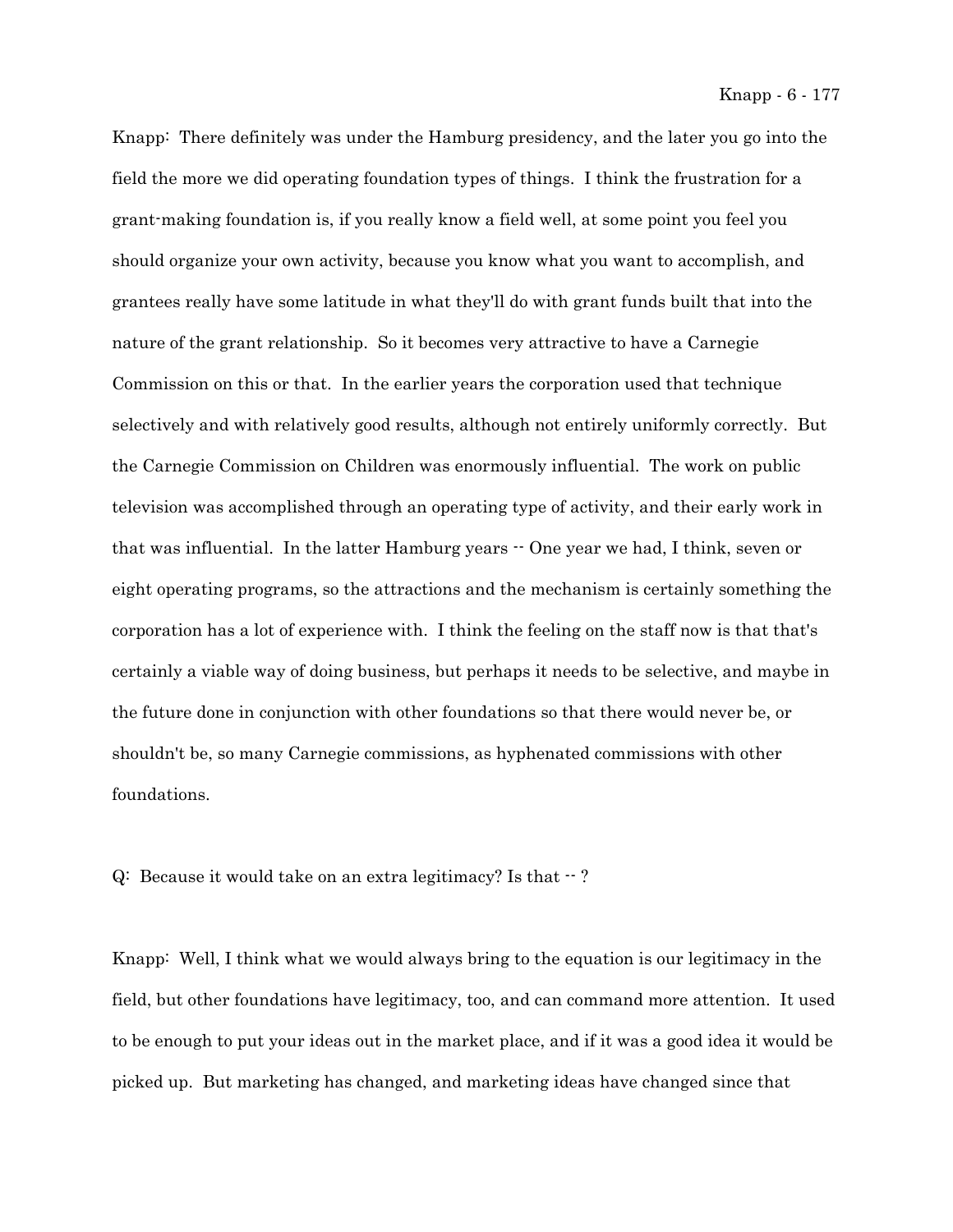time. So it's a question of bringing resources to see a project or study group through, to have some impact, measurable impact, and not just be another report that people pick up.

Now having said that, we know that the years we did report some study groups, and designed reports that were for policy makers to pick up and explain, seems to have been used a lot to justify and to argue for changes in policies and programs at the federal level and at the state level, and even at the community level. I think an enormous number of people who are concerned about middle-school education just pick up Turning Points and can speak from the executive summary of *Turning Points*, to make the arguments they need to make in their community about what middle-school education should be, to meet the needs of early adolescent children. So it's a matter of knowing the opportunities that a field presents, and understanding how you can contribute to that through an operating type of mechanism. In terms of the diversion of resources and attention from the staff, it's a serious issue because it is a different way of operating, and if you're good at grant making you may not be good at running study groups. And I think the Corporation over it's years has tried all sorts of arrangements with these study groups and felt to some degree that all suffered from problems that were endemic, trying to do very different kinds of activities in one shop -- It's almost like a business deciding to spin off a type of business because it's not your core business, and maybe you don't do it as well, or you don't do it often enough to acquire the experience, and to learn from your experience to do it better the next time. You're constantly reinventing the way you have to do things.

Q: So, therefore, you think that --

Knapp: Therefore, I think that as the corporation thinks through its recent history, as it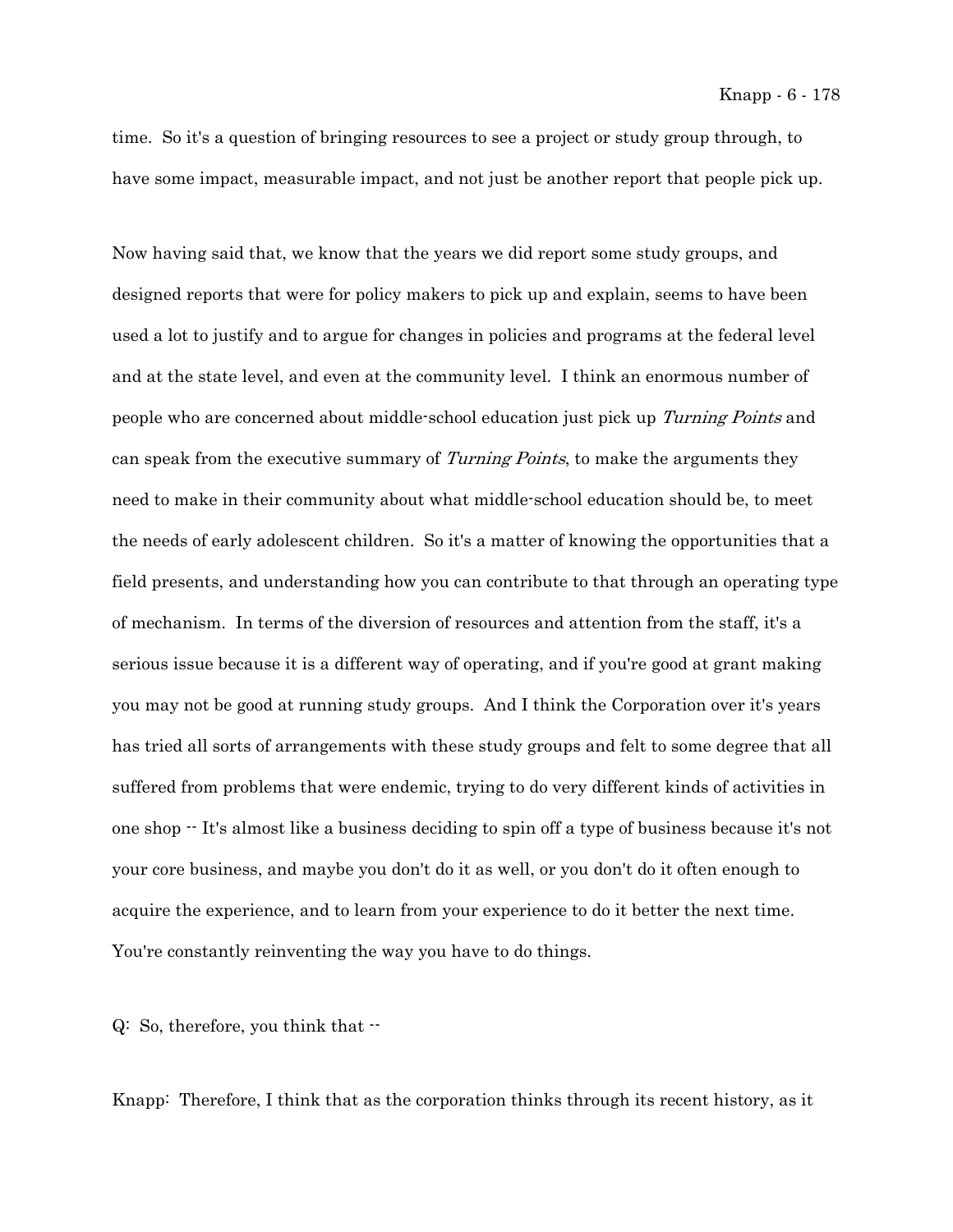goes forward, I don't think we'll see too many operating programs. But I could be wrong.

Q: But what about collaboration among foundations in terms of the grant making -- [tape interruption]

Knapp: Okay. Foundations are basically divided into grant-making foundations and operating foundations. They have a legal distinction that doesn't need to concern us here, but what it boils down to is when you're a grant-making foundation you are primarily giving money to other organizations for purposes that you've defined you want them to use it for, but it's their money to run a project. It's their project. If you're an operating foundation, you're basically holding the funds for the charitable purpose for yourself to organize the activity, you're not working through a grantee organization. In the corporation we are legally a grant-making foundation, but we have undertaken, over the years, more or less operating foundation types of activities, where we're holding the money and we're running the project. It is our project, and that's what I was talking about in the earlier period. We have typically put our name on those activities, so it's the Carnegie Commission on Preventing Deadly Conflict, the Carnegie Commission on Science, Technology & Government, etc., and we started doing that years ago, before the Hamburg presidency. So there was a model there. Other foundations do the same thing. I think the way that the world is moving and not just the corporation, but the other foundations that have engaged in this activity, I think the thinking now is "do it together, try to do it together," rather than each foundation going off on its own, and really investigate where such an activity can make a difference, and try to figure out how to do it in a collective way. And the collective way may be that the Carnegie task force, or whatever, is part of a larger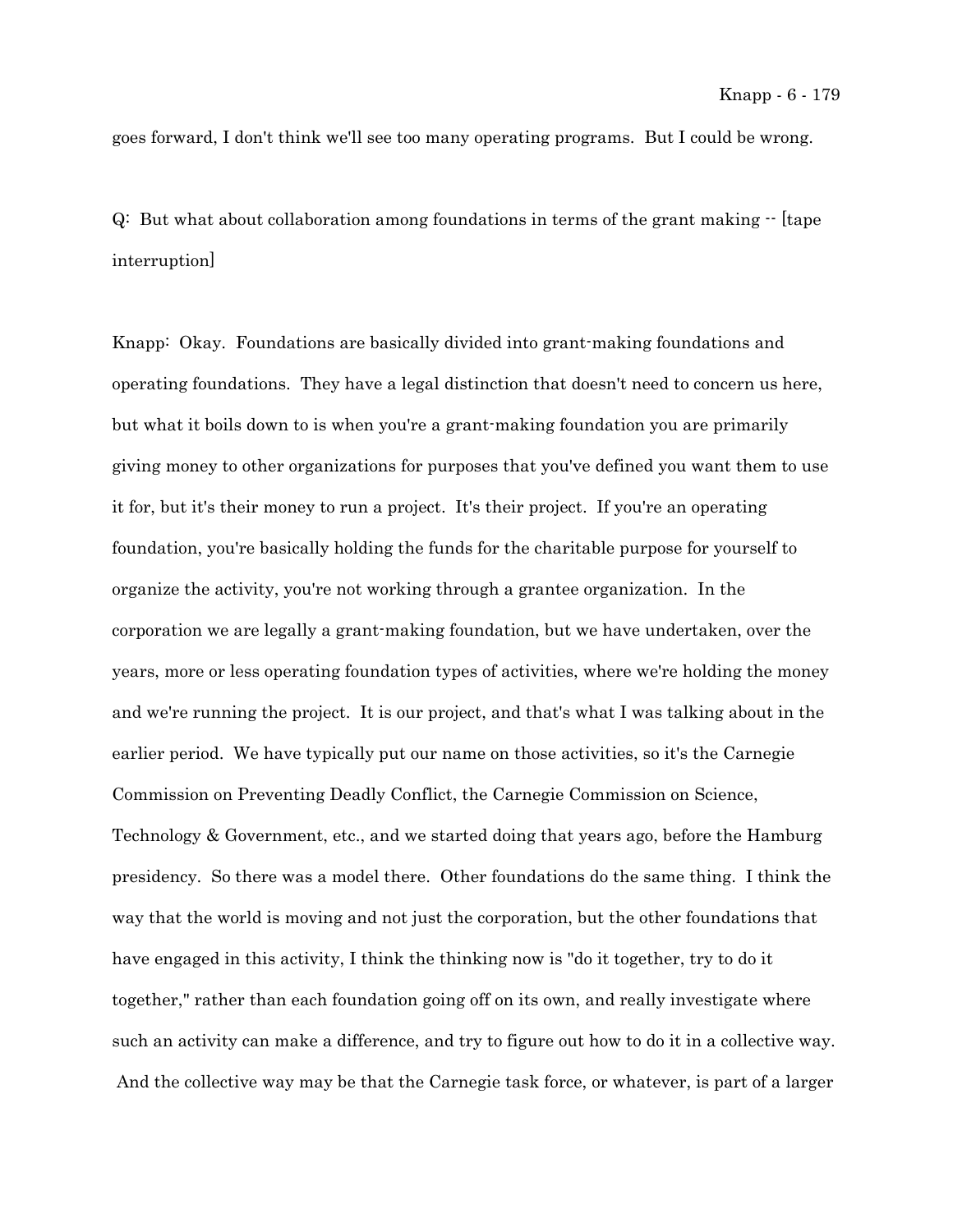endeavor. So the pie can be divided and served up in numerous ways, but there's an effort to look at it beyond the confines of one foundation, and say, "How can we build some synergy if we do this kind of activity?" So I think you'll see, and have seen, some more joint commissions, hyphenated commissions, on health care issues. And some of the social problems are so overwhelming they really need the expertise of a variety of foundations to have a comprehensive approach.

Q: Well, what is that like, when different foundations try to work together either to make policy, or to run a grant-making operation? What's the experience then?

Knapp: I think it's very difficult. It happens, and there have been successful endeavors. The corporation has cooperated successfully with the MacArthur Foundation in the Avoiding Nuclear War program. There was actually an attempt to sit down and say, "This is the issue," and they supported certain kinds of activities. We supported the research, they supported fellowships, and I think that type of activity can be done, and we are now in the process of trying to figure out a common approach to problems of higher education in Russia. But it's also -- Each foundation has its own culture, its own interests, its own procedures, and for the working-level staff to figure out how to do it, in an operational way, even when the heads are committed to it and it looks good on paper, is a challenge, and I think anyone who's tried to do it appreciates that, even when there's mutual respect. It's just hard to mesh gears of two institutions toward a common purpose, but I think it's worth it, it can be brought off.

Q: Can you very briefly describe the culture of Carnegie?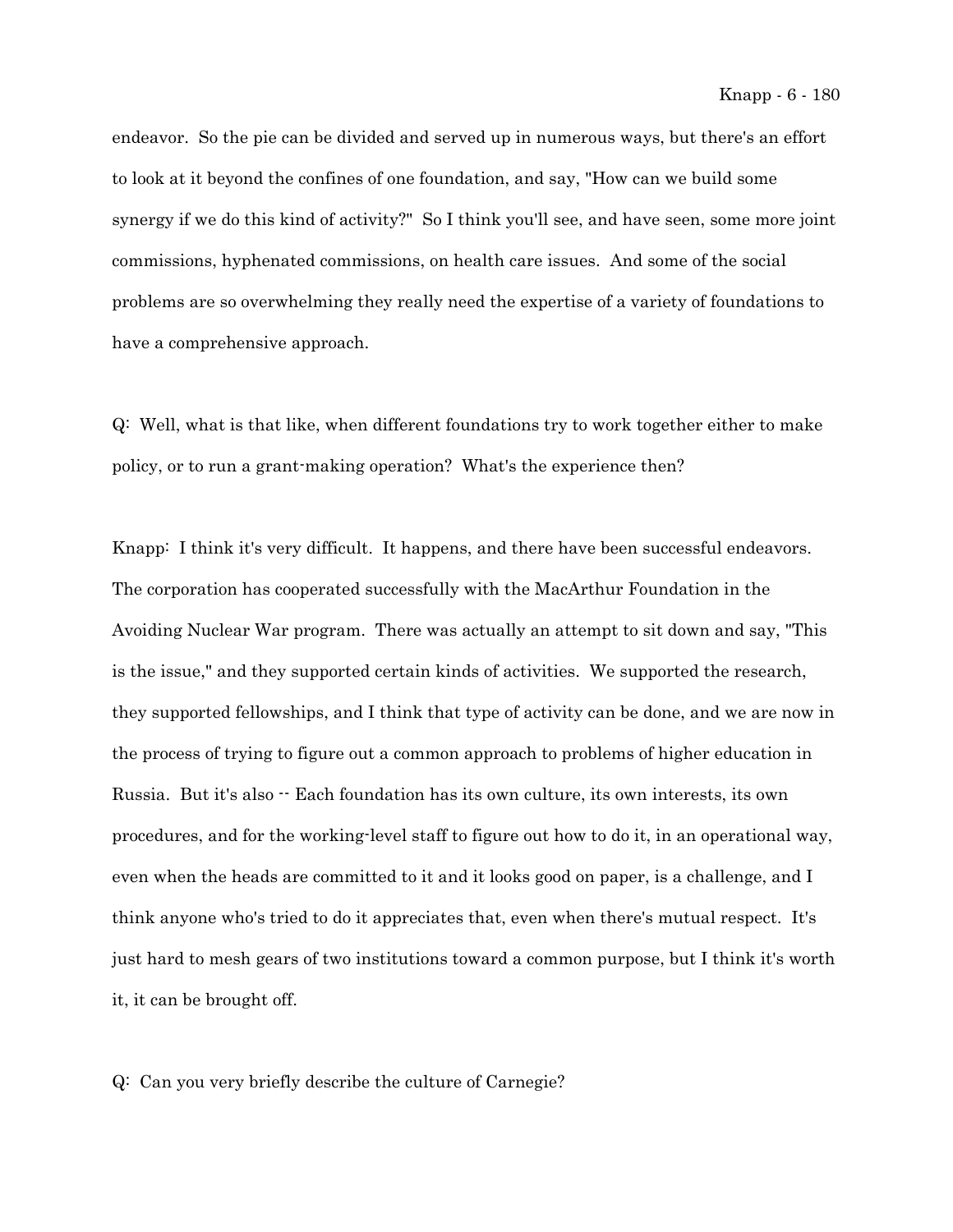Knapp: [Laughs] I think very deliberative. Very committed to the areas that they are working in. Very eager to have impact. Very eager to stay with a problem until there's nothing more you can contribute. I think that makes it hard to change, because you are committed. I mean, the other side of commitment is an unwillingness, perhaps, to look at something realistically and say, "There's nothing more we can do." Vartan Gregorian is fond of talking about life support. For long-time grantees maybe we become a life-support system, and we've shouldn't be that, we should be an incubator. So turning off the life support is very difficult for committed people. I think, on the other hand, there is enormous creativity and people are very proud of the traditions of the Corporation and history, and they know that in education, particularly, and some degree in security studies the name means a lot. They are standing on the shoulders of their predecessors, and they want very much to contribute and make their mark in that tradition. So that, I think, is what I could say about the culture right now. Even in a transition, those themes continue.

Q: Well, let's see.

## [END TAPE 1, SIDE 2; BEGIN TAPE 2, SIDE 1]

Q: As we conclude, let us talk a little bit about, first of all, the context within which foundations operate, because I know you can make that interesting. [Laughter]

Knapp: Well, how can anyone make tax law interesting? Basically, foundations operate on a tax-free basis, so the debate has been, what do they owe the public for their tax-free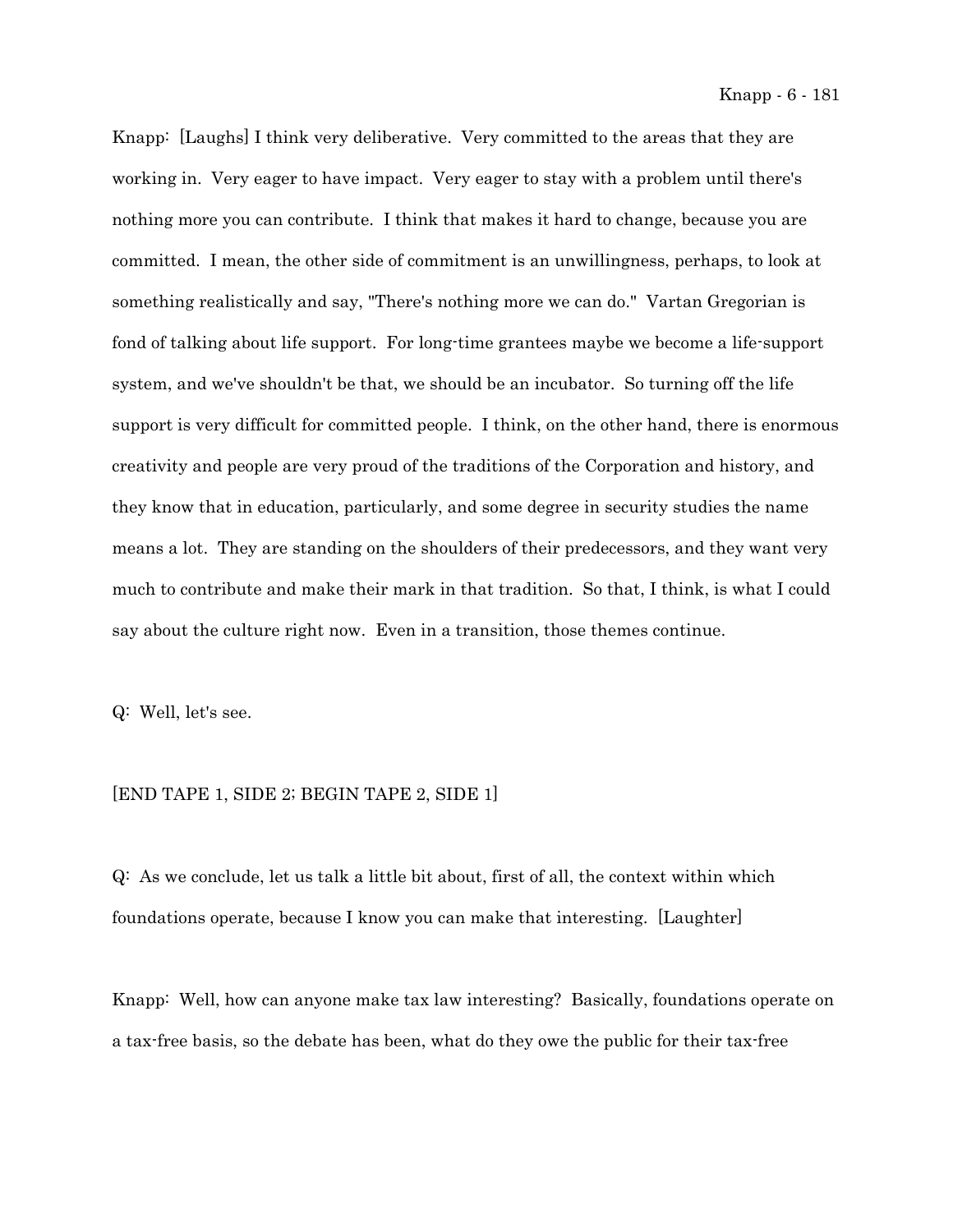status, and in 1968, after a series of foundation grants -- the foundation will remain unnamed  $-$  to individuals who had been in the Kennedy administration  $-$  the Tax Reform Act of 1968 put some limits; specified who were disqualified individuals, what the relationship to government officials had to be, what limits there were on grants to individuals -- how that was going to be handled. My predecessor, Florence Anderson, helped draft that legislation so it was punitive in one sense, in that it was a response to perceived transgressions by foundations. On the other hand, it was an informed act, because it did use the expertise of foundation staff members to craft guidelines that would not destroy the work of foundations. And since that time there have been fairly rigorous laws governing how we do our work. That was not the first attempt to deal with foundations. There were study groups before that, but this was the one that really resulted in legislation that changed the way we operate. I think that there was some talk a year ago about having another look at foundations, and some more restrictive legislation, and the talk of giving the IRS something besides loss of tax-free status, to use as a stick in case someone transgressed. So we now have intermediate sanctions, which means that they can do something short of that [taking away one's tax-exempt status] to punish all non-profits, but included in that, foundations. There have been talks about public disclosure laws that would really cripple the kinds of work that foundations do. But, by and large, the support from the public has been overwhelming for non-profits, and especially for foundations, so those threats of new hearings have sort of receded, and I'm pretty confident that, after the last elections, they've receded even further. People have other things on their minds than investigating. I think the feeling  $-$  Some interpretation of the recent campaign results is that there's too much emphasis on investigating and fault-finding, and it's time to be more pro-active about positive legislation.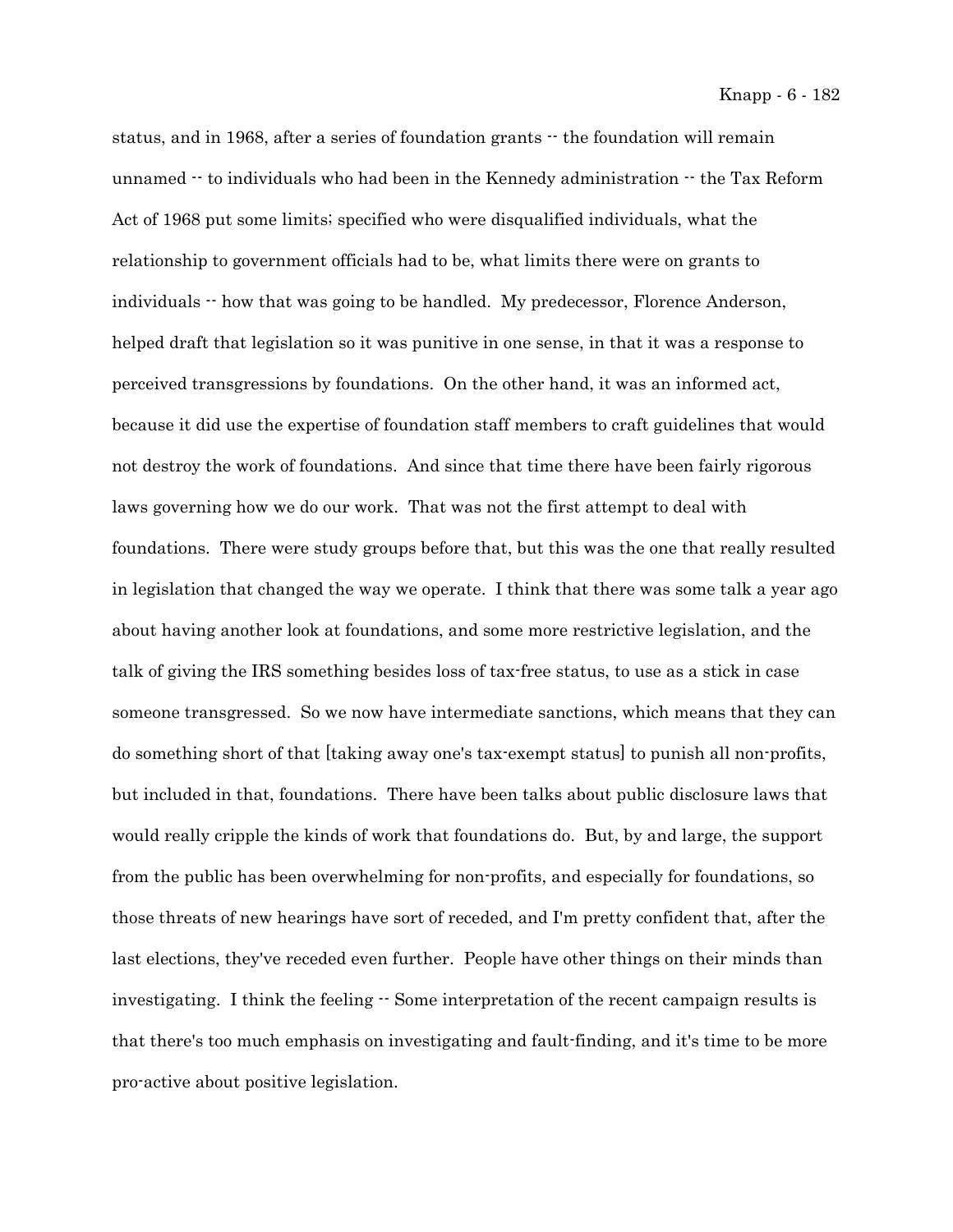So the Council on Foundations, which monitors the situation for all foundations, I think probably will be less concerned, but foundations are restricted in the kinds of lobbying they can do, the kinds of people they can deal with, the kinds of grants they can make, the kinds of grants they can make domestically and overseas, and part of the job is to work within that framework.

In the corporation's view, throughout its history, has been the public disclosure  $\cdot$  it's certainly a responsibility of foundations, but many foundations don't have annual reports and aren't as forthcoming about what they do as the Corporation has been.

So that is the broad framework within which we operate. The Council is the association of all foundations, and it's a very diverse universe, as I indicated earlier. There are family foundations, community foundations, corporate foundations and professionally staffed, old foundations [and new foundations]. So it's a multiple universe within which to design policies and responses to perceived legislation at the federal level, that might influence the way the field operates. But before '68 it was a pretty free system, and after '68 we spent a fair amount of time making sure we were in compliance with regulations that govern our existence.

Q: Maybe this would be a good place to just ask you to recite some of the criticisms that may be made about Carnegie out in the world.

Knapp: First of all, I think there's a criticism because we just came through fourteen years of visionary leadership that what we were doing was not grounded in reality; that we were unrealistic in some of the policy suggestions; that it was all fine to talk about it, and we put a lot of money into disseminating in a highly visible way, but that the programs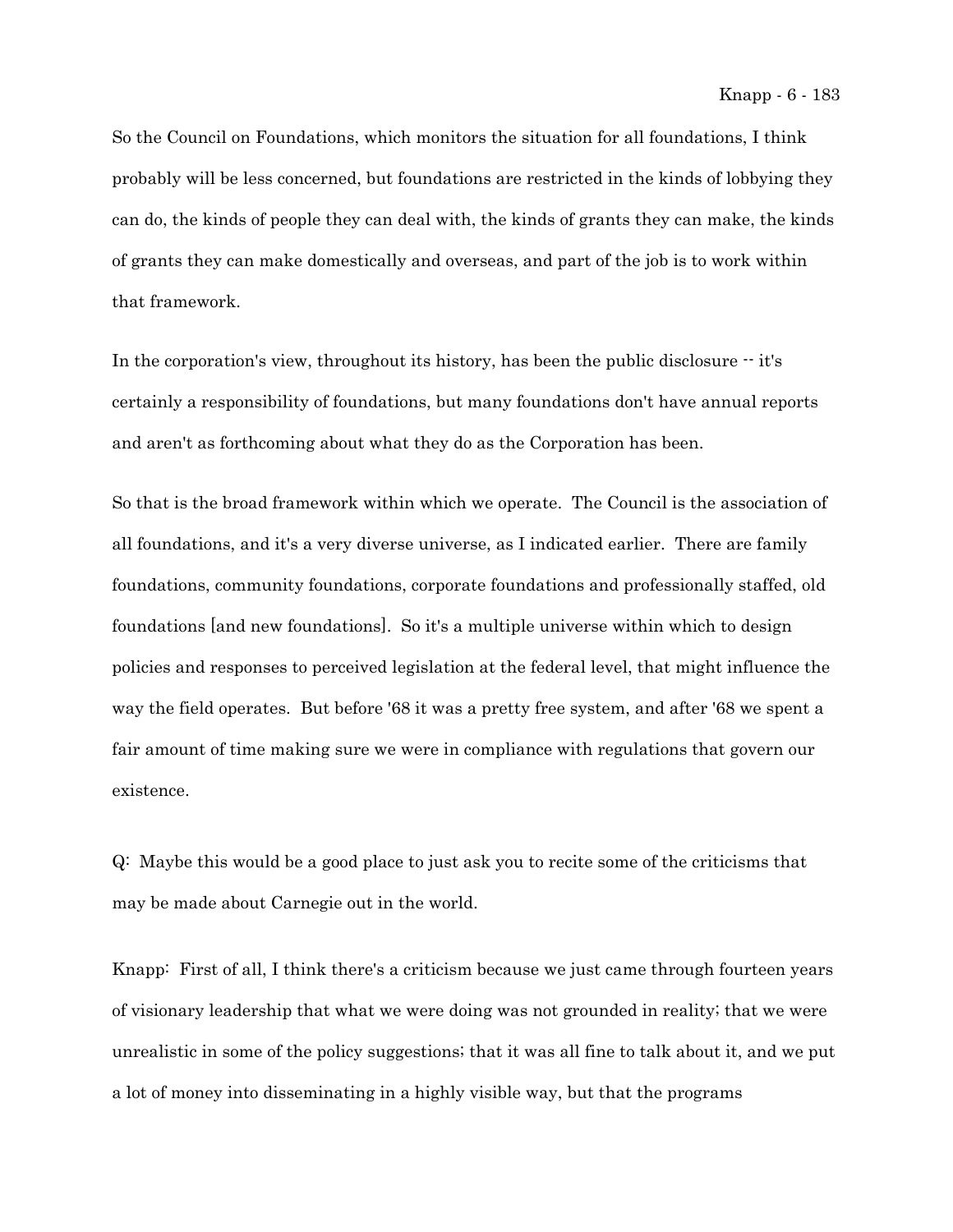cumulatively did not have the impact that those contributions should have generated; that there wasn't a collaborative process within the foundation. It was a presidentially driven vision, and it wasn't a mission that involved the board, and the board had bought into; that if it had been significant, there would have been more response from grantees, or to continue the ideas so that we funded things that died after we left, so we hadn't made the case in certain fields for the continuation of the activities; that we tend to be  $-$  so that's sort of the international focus; that domestically we have somewhat squandered our reputation on an education and working-children's issues by not collaborating enough with other institutions, by going alone much too much and not giving credit to the work of other foundations when they've worked in the same area for many, many years; and that that created ill will in foundations, and didn't contribute to forward momentum; that we were insufficiently attentive to the role of the business sector in working on some of the issues that we deal with, and that they could have made contributions and we did not reach out to them as we should have, we were too focused on  $-1$  guess the term would be the "traditional liberal constituencies," and that it's a different era and we should be more proactive in reaching across all sectors; that we, in Africa, squandered our reputation in African higher education, in the work we did on African higher education, at a time when African universities were in increasingly more distressed conditions; that we could have contributed to that, and created a greater public awareness of those issues, and we did not do that. And, let's see, on special projects, what can I say? [Laughs] What are the criticisms of special projects? That we have an insider clientele that we support in that program, and it was a program and not special, and how can we justify supporting some groups and not others; that we didn't really run a full-fledged program that made the wisest use of those resources.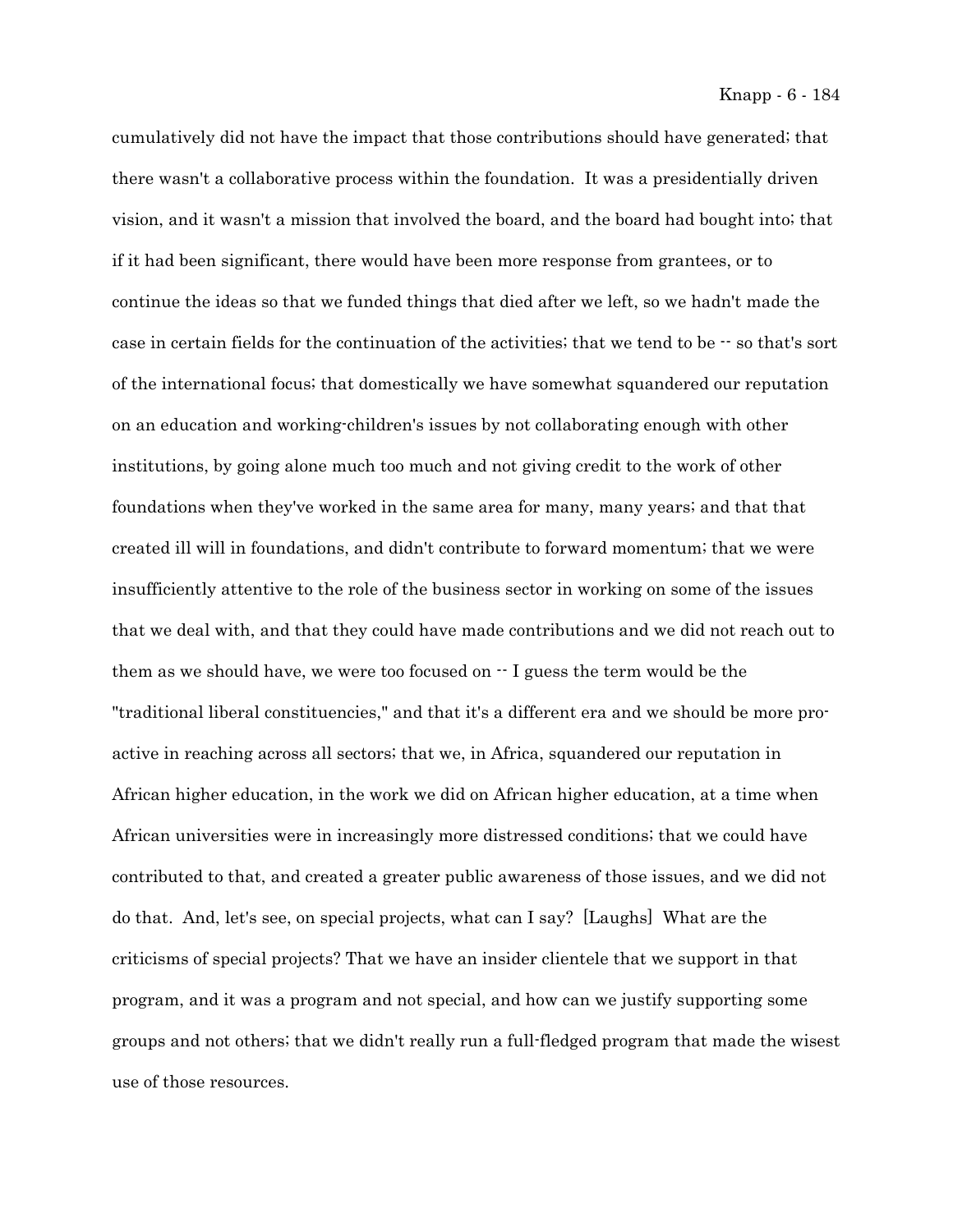I think I've covered every criticism I've ever heard about every program. [Laughter]

Q: Is that okay, Mary Marshall? Now in an effort to have you say something personal and positive --

Knapp: Yes, let's end on a positive note.

 $Q:$   $\cdot$  what's good about it? I think the last question we had was the role of private foundations in American life today, and also, how things are changing with new money and new foundations.

Knapp: Am I okay to respond now? Could you repeat the question? [Laughter]

Q: Could I? I don't think so. Yes. The role of the private foundation in American life today, and how that's changing with new money and new foundations?

Knapp: The professionally-staffed grant-making foundations like to see themselves as the venture capital of philanthropy; that they can take risks; they can go to the cutting edge of ideas; they can do things that no other sector of society has resources to devote to those efforts. Not to say that our family foundation couldn't do the same thing, but that's the niche for the large foundations that really work on problems; that they can take a perspective in a society that is increasingly driven to the fifteen minutes of fame, or the latest fad, or the short-term return on capital; that they're the ones who can really take a longer perspective, look at deeper problems, and think about the perspective ten, twenty